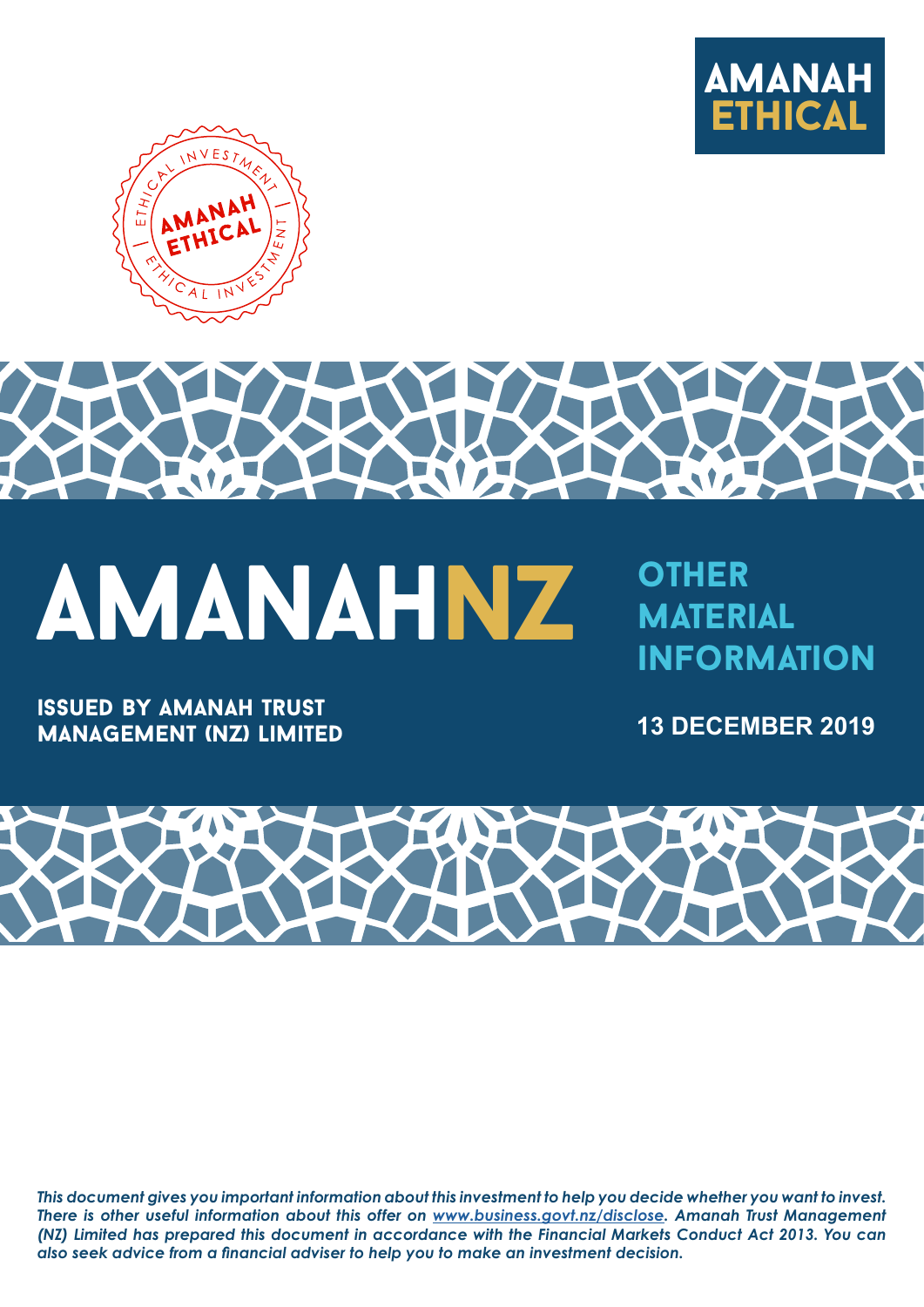## **CONTENTS**

| 1            | General                     | Page 2  |
|--------------|-----------------------------|---------|
| $\mathbf{2}$ | Details of the Scheme       | Page 2  |
| 3            | Who is involved?            | Page 4  |
| 4            | Applications                | Page 6  |
| 5            | Withdrawals                 | Page 7  |
| 6            | Key terms of the Scheme     | Page 8  |
| 7            | Taxation                    | Page 12 |
| 8            | Risks                       | Page 13 |
| 9            | Conflicts of Interest       | Page 16 |
| 10           | <b>Financial Statements</b> | Page 16 |
|              | Glossary                    | Page 17 |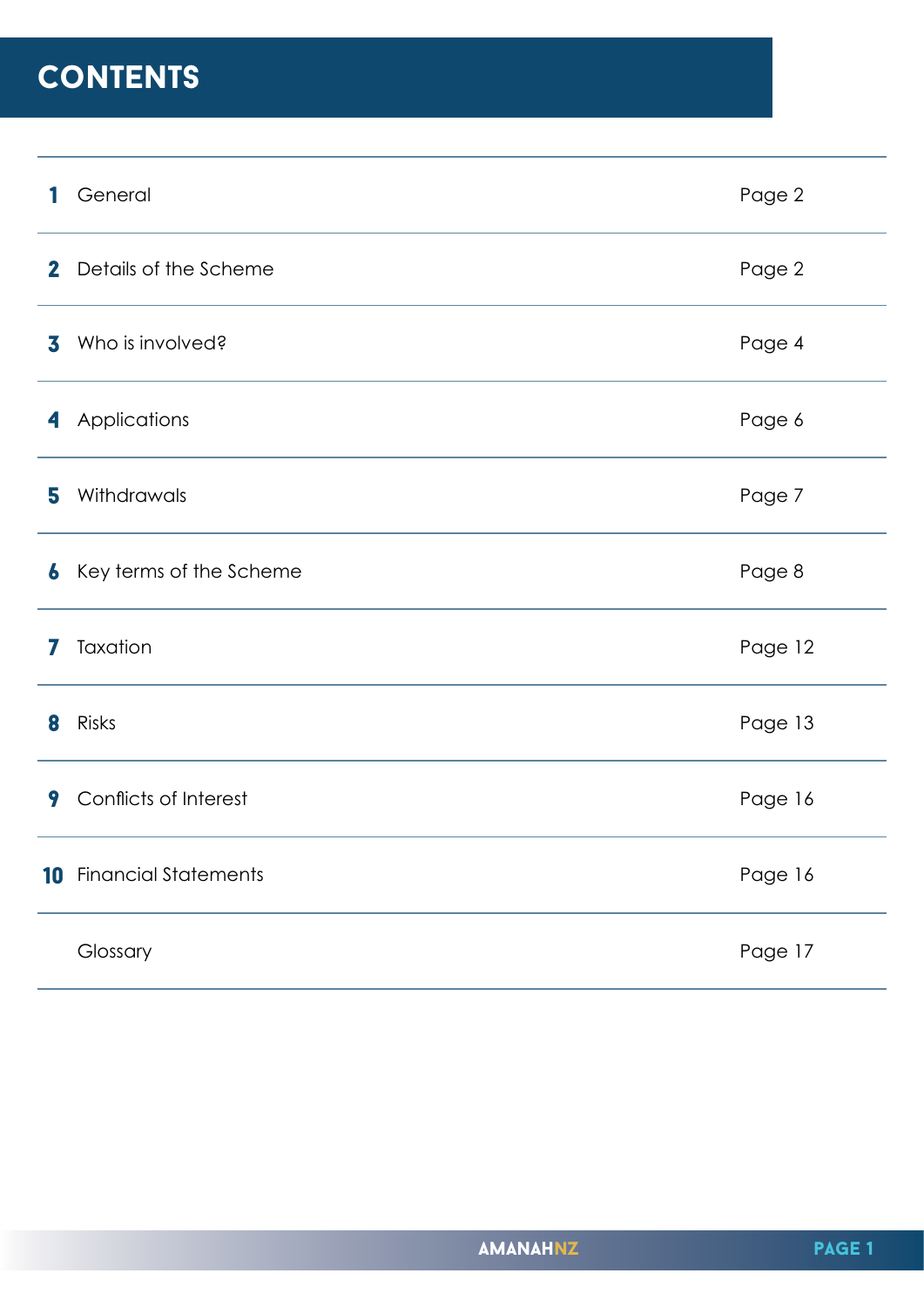## 1. General

This document provides material information about AmanahNZ to help you make an important decision about investing in AmanahNZ. It is an important document and it supports the Product Disclosure Statement ('PDS') and Statement of Investment Policy and Objectives ('SIPO'), which can be found on the Disclose Register (www. business.govt.nz/disclose)and on ou[r website \(www.amanahnz.com\).](http://www.business.govt.nz/disclose)

This document has been [prepared to mee](http://www.amanahnz.com)t the requirements of section 57(1)(b)(ii) of the Financial Markets Conduct Act 2013 ('FMC Act') and clause 52 of Schedule 4 of the Financial Markets Conduct Regulations 2014 ('FMC Regulations'). All legislation referred to in this document can be viewed at www.legislation.govt.nz.

#### Defined term[s](http://www.legislation.govt.nz)

In this document:

- the words 'you' or 'your' refer to you and other persons who invest in AmanahNZ, as the context requires;
- the words ''Amanah Trust Management', 'Manager', 'we', 'us' or 'our' refer, unless the context requires otherwise, to Amanah Trust Management (NZ) Limited; and
- where words are defined in the Glossary on page 17, those words have the same meaning wherever they are used in this document.

## 2. details of the Scheme

AmanahNZ is a registered managed investment scheme under the FMC Act and is governed by a trust deed dated 9 November 2016.

The Manager of AmanahNZ is Amanah Trust Management (NZ) Limited. We are supervised in this role by a licensed supervisor, Trustees Executors Limited ('Supervisor'). The terms of agreement in operating AmanahNZ are outlined in a trust deed between us, as the Manager, and the Supervisor. The Supervisor is responsible for ensuring that AmanahNZ's assets are held in accordance with Relevant Law. TEA Custodians (AmanahNZ) Limited, a custodial company of the Supervisor, holds all Assets in its name.

The objective of AmanahNZ is to increase the annual return to investors over the long-term, while complying with the restrictions of AmanahNZ's Ethical Mandate.

#### How does it work?

The money you invest into AmanahNZ buys you Units in AmanahNZ. Each Unit that you own is a share in the total value of what AmanahNZ is worth. As the value of AmanahNZ's assets go up and down so too does the value of your Units. Each Unit has an equal interest in a fund as all the other Units and the same unit price.

Each Unit has an equal interest in all assets of AmanahNZ and not in any particular asset. This means you are not able to request that we transfer to you an asset of AmanahNZ.

AmanahNZ may issue more Units as investors invest money into AmanahNZ and redeem Units as investors withdraw money from AmanahNZ. There is no maximum to the number of units in AmanahNZ.

Unit prices are calculated each valuation day (business day) and rounded to four decimal places. The unit price equates to the Net Asset Value ('NAV') of AmanahNZ at that time divided by the number of units that have been issued by AmanahNZ.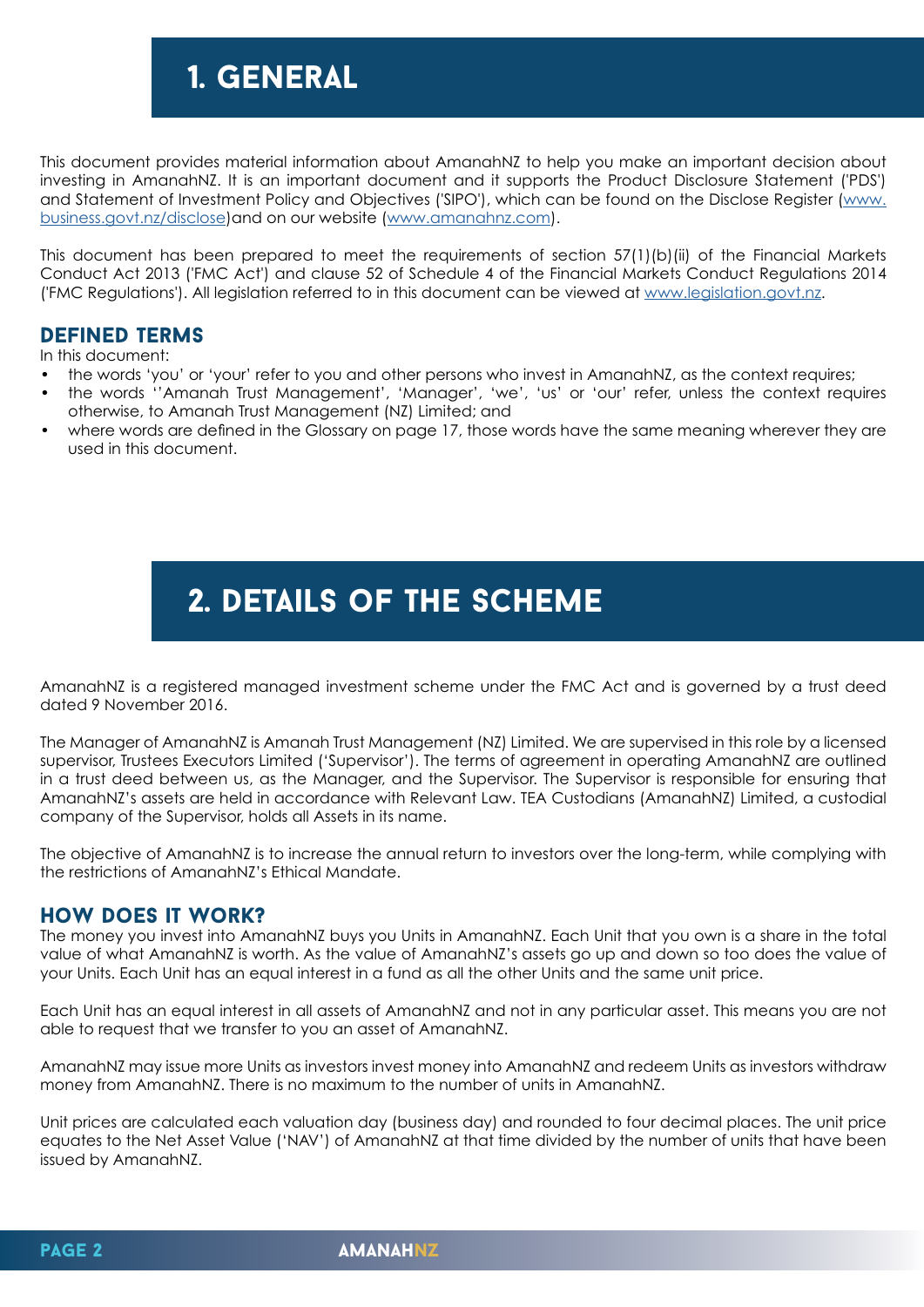#### Ethical Mandate

#### **Amanah Ethical Islamic Advisory Board**

The Amanah Ethical Islamic Advisory Board is responsible for reviewing the Ethical Mandate compliance of AmanahNZ and its investments. The Islamic Advisory Board reviews compliance with the Ethical Mandate but does not undertake investment selection.

The current members of the Amanah Ethical Islamic Advisory Board are:

- Sheikh Mohammad Amir
- Dr Ahmed Rufai
- Prof Faruk Balli

Further information, including biographies of the members are available on our website [\(www.amanahnz.com](http://www.amanahnz.com)).

#### **Purification**

The Manger monitors the compliance of the investments on a daily basis with the assistance of IdealRatings to ensure they remain compliant. If an investment breaches the Ethical Mandate it is sold at the first reasonable opportunity. This Ethical Mandate ensures compliance with the AAOIFI standards.

Where investments unwittingly breach the strict Ethical Mandate, the Manager, under the AAOIFI standards, may make a payment to a recognised charity of the sum that infringed the Ethical Mandate in order to purify the breach.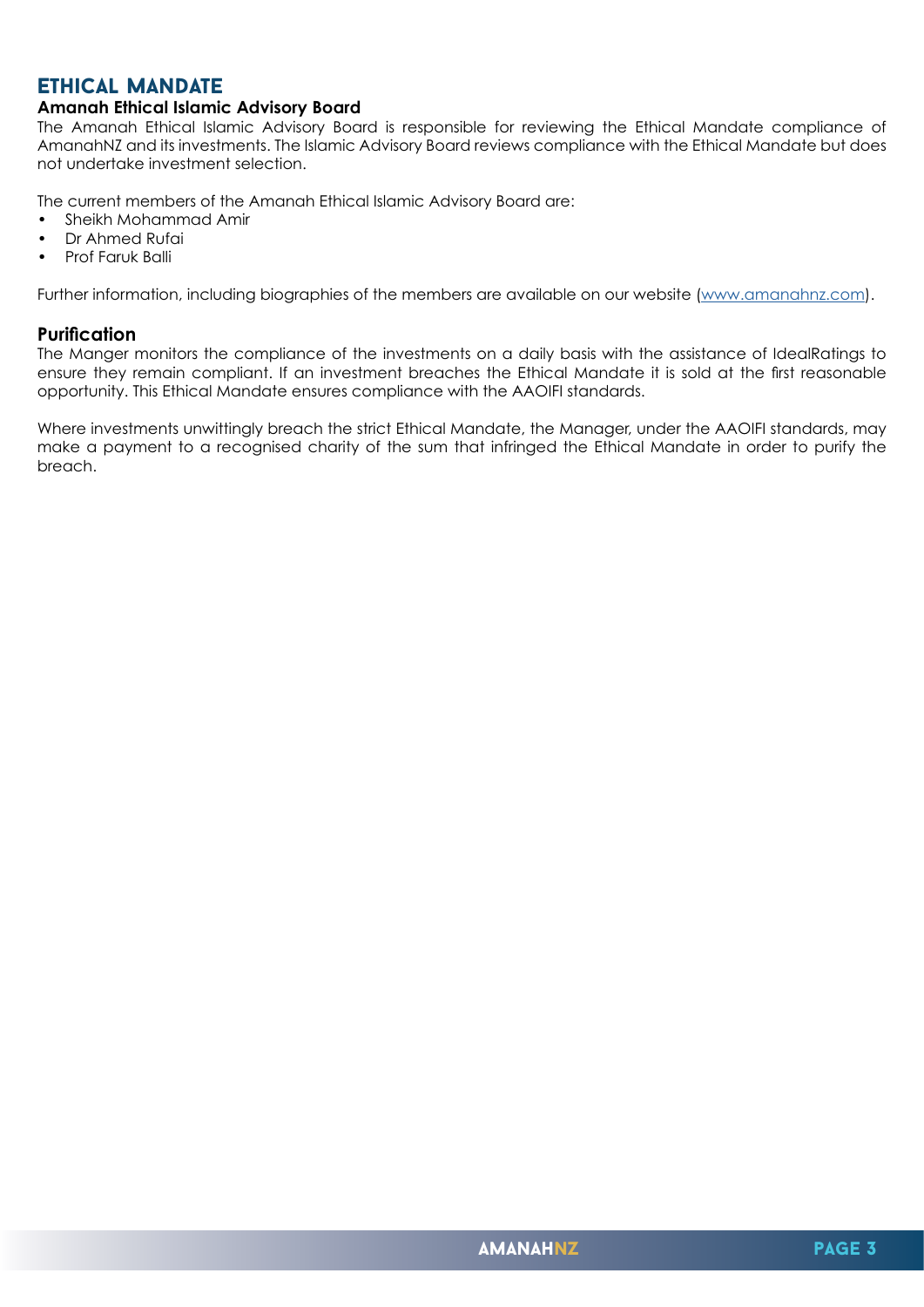## 3. who is involved?

#### **MANAGER**

The Manager of AmanahNZ is Amanah Trust Management (NZ) Limited (Company number: 4570259).

We hold a licence to act as a Manager of a managed investment scheme under the FMC Act. A copy of the licence, and its conditions, is available on the FMA's website.

As Manager of AmanahNZ, our duties include:

- Offering and issuing Units;
- Managing AmanahNZ and its investments; and
- Responsiblity for administering AmanahNZ.

As Manager, we are able to delegate duties to other parties, but this does not limit our responsibility for the performance of these duties.

You can contact us using the following details:

Amanah Trust Management (NZ) Limited

| 2/6 Jutland Road | PO Box 4070             |
|------------------|-------------------------|
| Takapuna         | <b>Shortland Street</b> |
| Auckland 0622    | Auckland 1140           |

As at the date of this document, the Directors of the Manager (who may be contacted at the address of the Manager) are:

#### **Gregory Fortuin**

Gregory is the Chairman of Amanah Trust Management (NZ) Limited and AmanahNZ KiwiSaver Limited and has considerable business experience both in New Zealand and Internationally. Gregory is currently a Strategic Community Advisor to the NZ Police Commissioner (since 2004) and is the National Director of the Salvation Army's Education and Emplyment division (since 2013). Gregory served as director on the boards of NZ Post, Kiwibank, Transpower and the Accident Compensation Corporation where he chaired the Investment Committee. Gregory is the former Race Relations Commissioner of New Zealand (2001-2002) and was the first resident representative of the new South Africa in New Zealand, when appointed Honorary Consul by Nelson Mandela in 1998. He came to New Zealand in 1991 as Managing Director, National Mutual Corporate Superannuation Services and is also heavily involved in community issues across New Zealand.

#### **Associate Professor Dr Faruk Balli**

Dr. Balli is a Director of Amanah Trust Management (NZ) Limited and AmanahNZ KiwiSaver Limited. He is an Associate Professor at Massey University School of Economics and Finance and an adjunct Professor at Gediz University Turkey. Previously he worked as a Senior Economist at the Central Bank of Qatar and at Dubai University as an Assistant Professor. He has more than 30 publications in high ranked international journals and has served on the editorial board of various field journals, including the International Journal of Islamic and Middle Eastern Finance and Management Journal. Dr. Balli has a PhD from the University of Houston.

#### **Brian Henry**

Brian is the Managing Director of Amanah Trust Management (NZ) Limited and AmanahNZ KiwiSaver Limited and is responsible for all underlying asset management, legal compliance and the corporate structuring of funds. He has been in the fund management business for over 15 years and was formerly the Managing Director of US50 Fund Limited. Brian has worked as a Barrister since 1975 and has extensive commercial litigation experience.

#### **Jay Barrymore**

Jay Barrymore is a Director of Amanah Trust Management (NZ) Limited and AmanahNZ KiwiSaver Limited. He is a CFA® charterholder and has worked as an investor in both public and private equity for the last 14 years.

In particular, Jay has a depth of experience in impact investing – where investments not only meet a portfolio's required risk and return but also create a measurable social or environmental impact.

Jay graduated with a BA from University College London (UCL) and is a Trustee of The Historic England Foundation.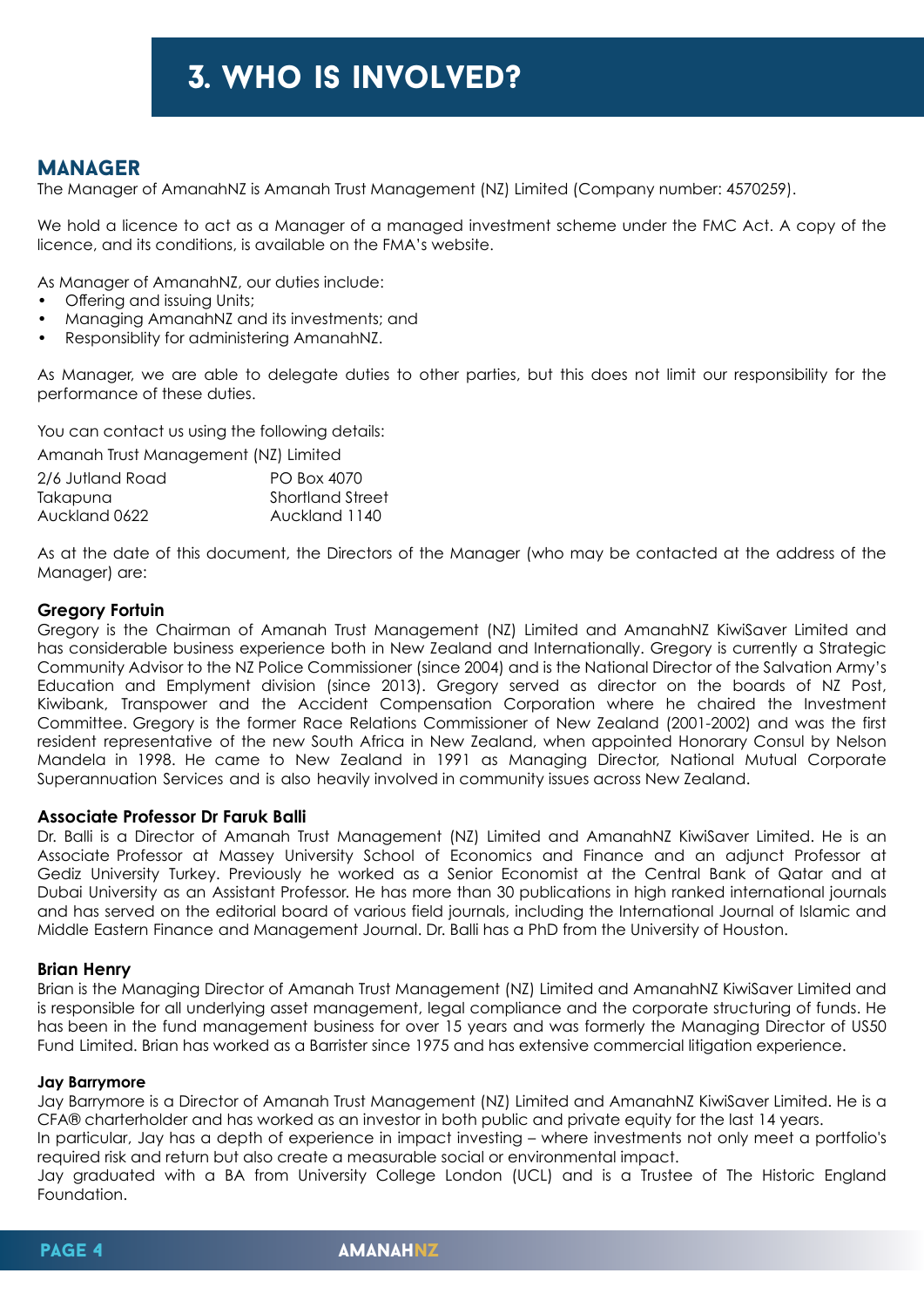#### **SUPERVISOR**

The Supervisor of AmanahNZ is Trustees Executors Limited. The contact details for the Supervisor and its Directors are:

Trustees Executors Limited

| <b>Physical Address:</b> | Postal Address:         |
|--------------------------|-------------------------|
| Level 7                  | PO Box 4197             |
| 51 Shortland Street      | <b>Shortland Street</b> |
| Auckland 1010            | Auckland 1140           |

Trustees Executors Limited was incorporated in New Zealand in 1881 under the Joint Stock Companies Act 1860. The Supervisor's majority shareholder is Sterling Grace (NZ) Limited, incorporated in New Zealand on 30 July 2003.

The Supervisor has been granted a full licence under the Financial Markets Supervisors Act 2011 to act as a managed investment scheme supervisor. The licence expires on 16 January 2023 and is subject to reporting conditions. Further information on the Supervisor's licence is publicly available on the Financial Markets Authority website ([www.fma.govt.nz\)](http://www.fma.govt.nz) under "Compliance – Licensed Providers, Supervisors"

The current list of Directors of the Supervisor may be obtained from the Companies Office website at [www.business.govt.nz/companies.](http://www.business.govt.nz/companies)

#### **Independence of Supervisor and any Custodians**

The Supervisor and Custodian are independent of the Manager and its employees.

#### **CUSTODIAN**

The Custodian for AmanahNZ is Trustees Executors Limited. The assets of AmanahNZ are held by the Custodian's Nominee, TEA Custodians (AmanahNZ) Limited, a wholly owned subsidiary of the Supervisor. The contact details for the Custodian's Nominee are:

TEA Custodians (AmanahNZ) Limited

| <b>Physical Address:</b> | Postal Address:  |
|--------------------------|------------------|
| Level 7                  | PO Box 4197      |
| 51 Shortland Street      | Shortland Street |
| Auckland 1010            | Auckland 1140    |

#### Administration and investment management

Administrative functions, including the operation of the unit registry, daily administration of member accounts and unit pricing are outsourced to Appello Services Limited ('ASL'). The contact address for ASL is:

Appello Services Limited Level 2 75 Queen Street Auckland 1010

Investment management is outsourced to Amanah Trust Management (NZ) Limited, the Manager of AmanahNZ, a registered managed investment scheme. Amanah Growth Fund's primary investment is units in AmanahNZ. The contact address for Amanah Trust Management (NZ) Limited is:

Amanah Trust Management (NZ) Limited PO Box 4070, Shortland Street Auckland 1140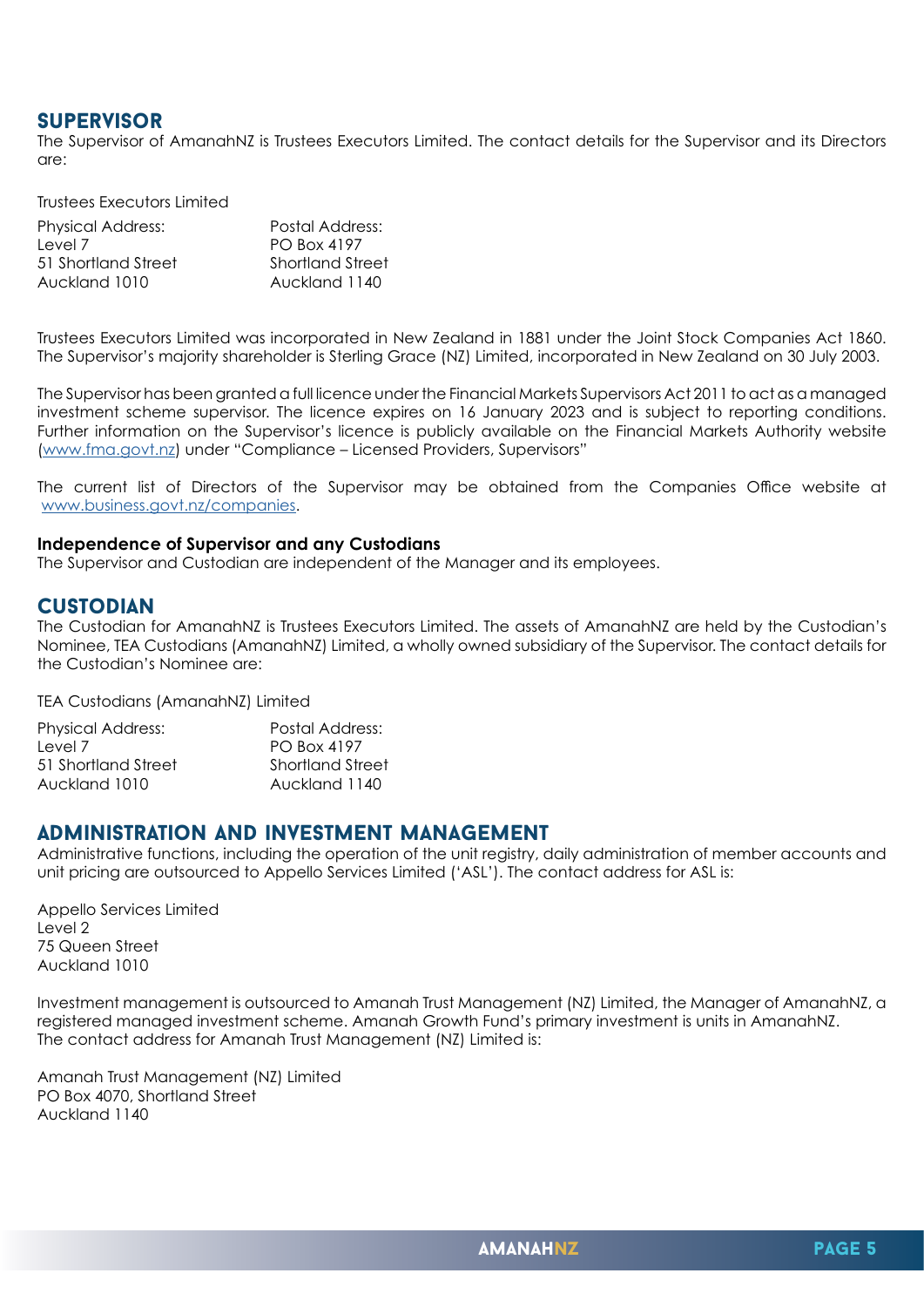#### **AUDITOR**

The Auditor of AmanahNZ is William Buck. The Auditor holds the required licenses under the Auditor Regulation Act 2011. The contact address for the Auditor is:

William Buck Level 4 21 Queen Street Auckland 1010

#### Solicitors and legal advisers

The legal adviser for the Manager is Brian Henry - Barrister (Auckland). The Solicitors to the Supervisor are DLA Piper New Zealand.

## 4. applications

AmanahNZ is a US dollar denominated managed investment scheme. AmanahNZ has the facility to accept applications for investment monies in NZ dollars and US dollars.

Investment monies received in NZ dollars will be converted to US dollars (at the conversion rate applicable at the time) and deposited in AmanahNZ's US dollar account. Units are issued based on US dollars received into the US dollar account. Where investment monies are deposited in NZ dollars, the Manager has the discretion to delay conversion to US dollars (and therefore issuing of Units) in order to pool investment monies for currency transactions.

Applications to invest may be made by completing an application form (contained in the PDS), providing the supporting documents and sending these to the Manager. You can purchase Units at any time. There is no minimum or maximum investment amount.

Investment monies can be deposited in NZ dollars or US dollars as follows:

#### **In NZ dollars**

*Account name:* TEA Custodians (AmanahNZ) Limited *Account number:* 12-3198-0066681-00 *Bank*: ASB Bank, 12 Jellicoe Street, Auckland 1010, New Zealand

#### **In US dollars**

*Account name:* TEA Custodians (AmanahNZ) Limited *Account number:* 26853537-USD-26 *Bank*: ASB Bank, 12 Jellicoe Street, Auckland 1010, New Zealand *Swift Code*: ASBBNZ2A

Subject to acceptance of applications by the Manager, the Units are issued when the investment monies are received into the US dollar account based on the amount of US dollars received.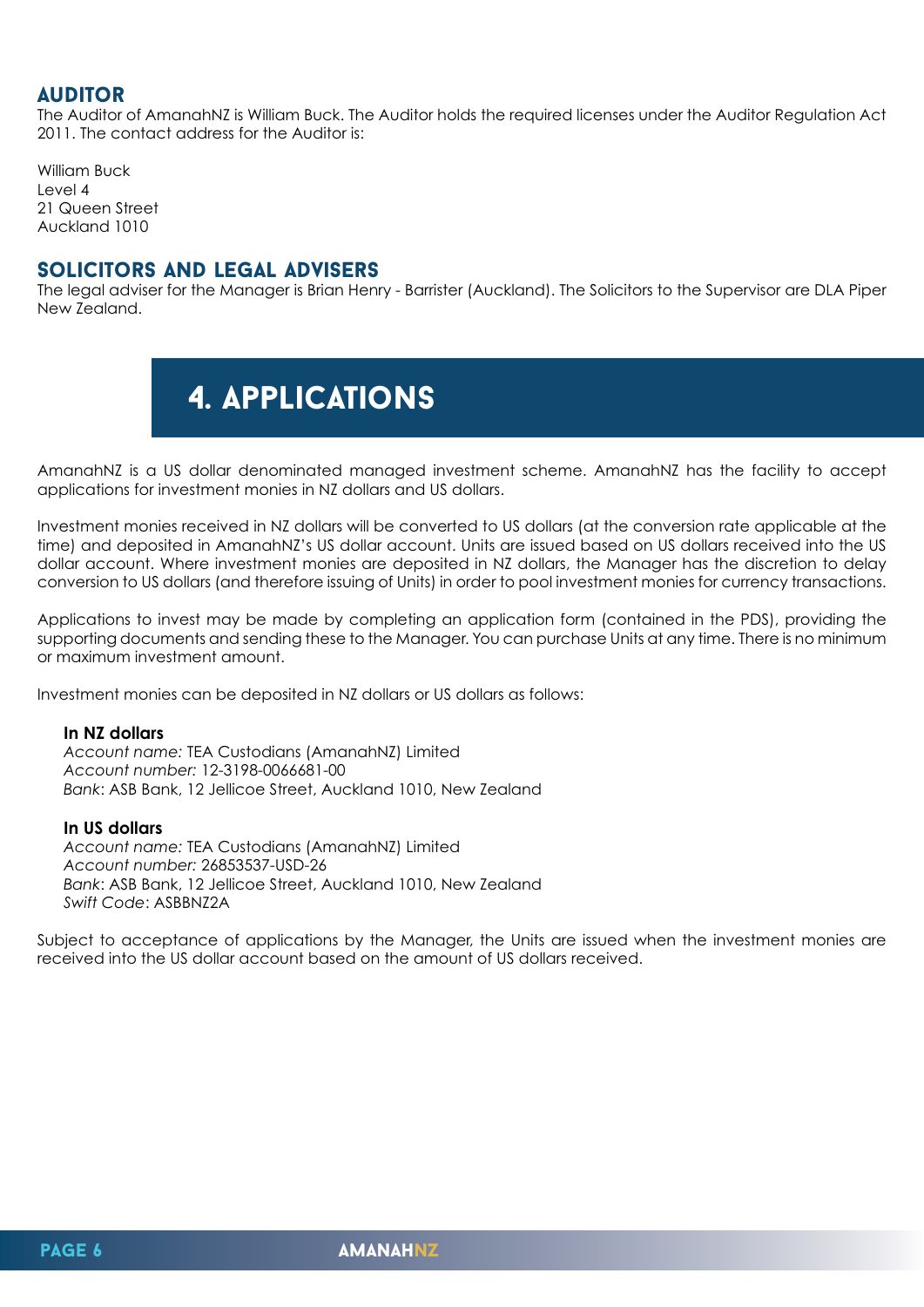You can redeem your investment in AmanahNZ at the end of each quarter (31 January, 30 April, 31 July and 31 October), provided that you give us a completed withdrawal form at least one month prior to the redemption date.

Your investment in AmanahNZ can be sold, however there is no established market for trading these financial products. This means that you may not be able to find a buyer for your investment. We can assist with the sale of your investment (if requested) however we are unable to guarantee that buyers will be available when you wish to sell. If you wish to sell your Units, you must notify the Manager in writing. If there is not a buyer during the quarter, the Units will be redeemed at the next quarter end date.

AmanahNZ charges an exit fee of 0.75% of the redemption value of your Units at the time of sale or redemption. Investors may, however, sell or redeem up to 5% per annum of their Units exempt from exit fees. This enables you to manage your investment to provide a cash flow.

The Manager can, at its discretion, charge you any brokerage fees, bank fees or other disbursements incurred when issuing, selling or redeeming your Units. These are actual expenses related to entry and exit and are calculated from bank, brokerage or other disbursements' statements.

#### Distressed Investor

Where the Manager agrees, Units can be redeemed at other times. In the event of a redemption outside a quarter date, the Manager is entitled to deduct an estimated contribution to that quarter's fees, taxation (if any), expenses and purification from the withdrawal amount.

#### Suspension of Withdrawals

We may also suspend or defer redemptions in certain circumstances, where we may, in good faith, form the opinion that it would not be practicable or would be materially prejudicial to the interests of investors to realise investments in order to permit the redemption of Units. In such circumstances, we must give notice to that effect to the Supervisor and to you. While the Trust Deed allows us to suspend withdrawals, we consider it unlikely that this power will be exercised.

#### No guarantee

There is no guarantee from any person in respect of AmanahNZ. None of the Manager, the Supervisor, any underlying investment manager or administration manager, or any director or board member of any of those entities or any other person guarantees the performance of AmanahNZ or the payment of any money payable from AmanahNZ.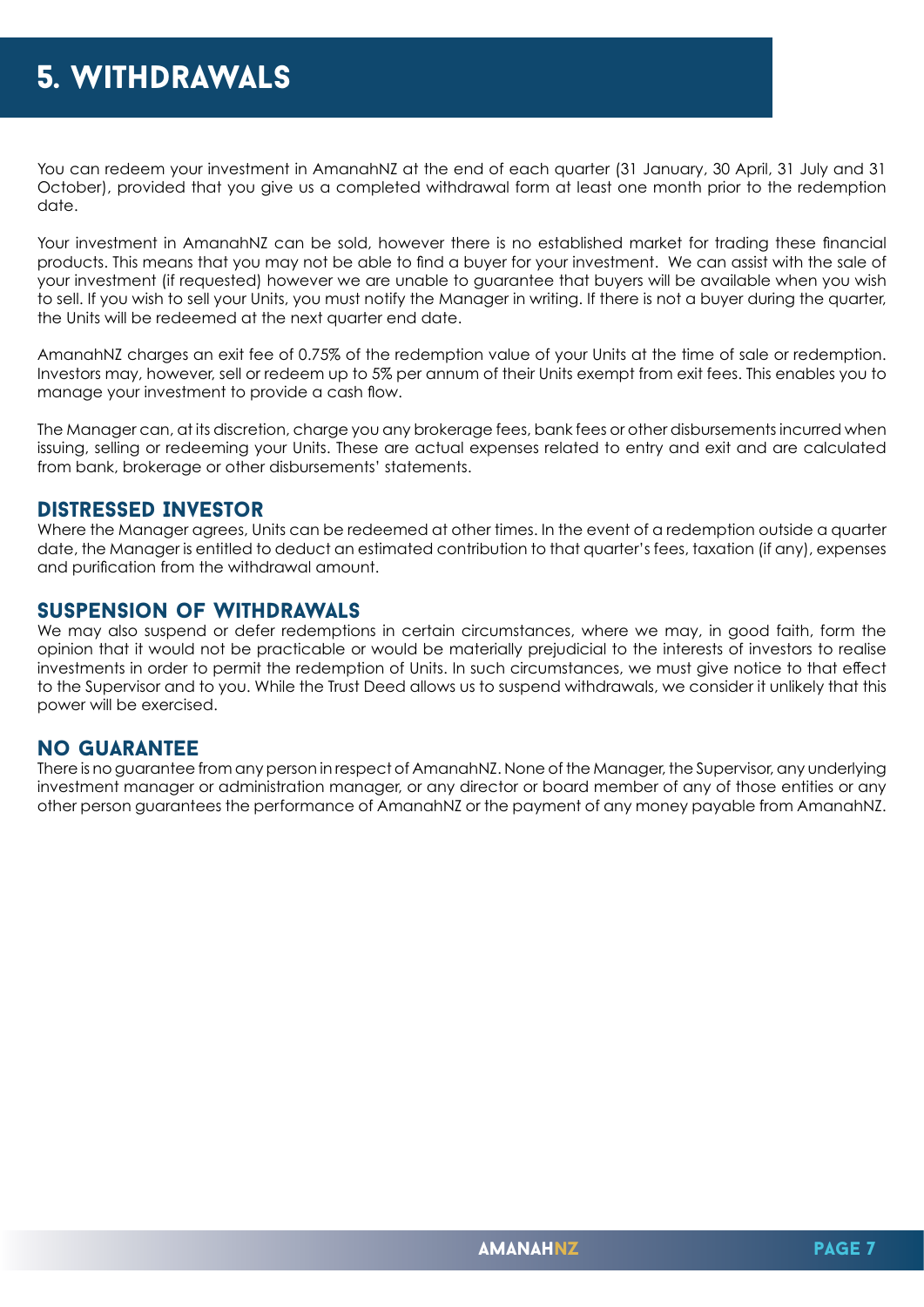## 6. key terms of the scheme

#### Changing the Trust Deed and the sipo

Subject to the Relevant Law, the Trust Deed may at any time be amended by deed executed by the Manager and the Supervisor, if, in the opinion of the Supervisor, the change is made to correct a manifest error or is of a formal or technical nature, or if the change is necessary or desirable for the more convenient, economical or advantageous working, management or administration or for safeguarding or enhancing the interests of AmanahNZ or investors and is not likely to become materially prejudicial to the general interests of all investors. We are unable to change the Trust Deed where to do so would have a material adverse effect on investors.

Where an amendment to the Trust Deed is proposed which materially affects investors, this must be approved by a special resolution of investors; this means a resolution approved by investors holding Units with a combined value of no less than 75% of the value of Units held by those persons who are entitled to vote and who vote on the question.

Amendments to the SIPO are made by our Board of Directors, either as a result of its own review or by recommendation. Any amendments to the SIPO must be approved to ensure they meet the minimum standards. Our Board of Directors approve any amendments to the SIPO prior to the provision of the same to the Supervisor.

In accordance with the FMC Act, we may amend or replace the SIPO only after having given reasonable prior written notice to, and consultation with, the Supervisor. Any amended versions of the SIPO must be uploaded by us to the Disclose Register.

### The Manager

#### **Duties**

The Manager is responsible for performing the functions for which responsibility is attributable to it as manager of AmanahNZ under the FMC Act. The Manager is responsible for the following functions in respect of AmanahNZ:

- Offering Units;
- Issuing Units;
- Managing and investing the scheme property and investments (subject to compliance with the SIPO); and
- Administering AmanahNZ.

In exercising its powers and performing its duties as manager of AmanahNZ, the Manager must comply at all times with its duties under the FMC Act:

- Act honestly:
- Act in the best interests of investors;
- Treat investors equitably;
- Exercise the care, skill and diligence that a prudent person engaged in the profession of a professional manager would exercise in the same circumstances;
- Carry out its functions in accordance with the Trust Deed, the SIPO and all other issuer obligations of the Manager; and
- Not make use of information acquired through being the Manager in order to gain an improper advantage for itself or any other person or cause detriment to investors.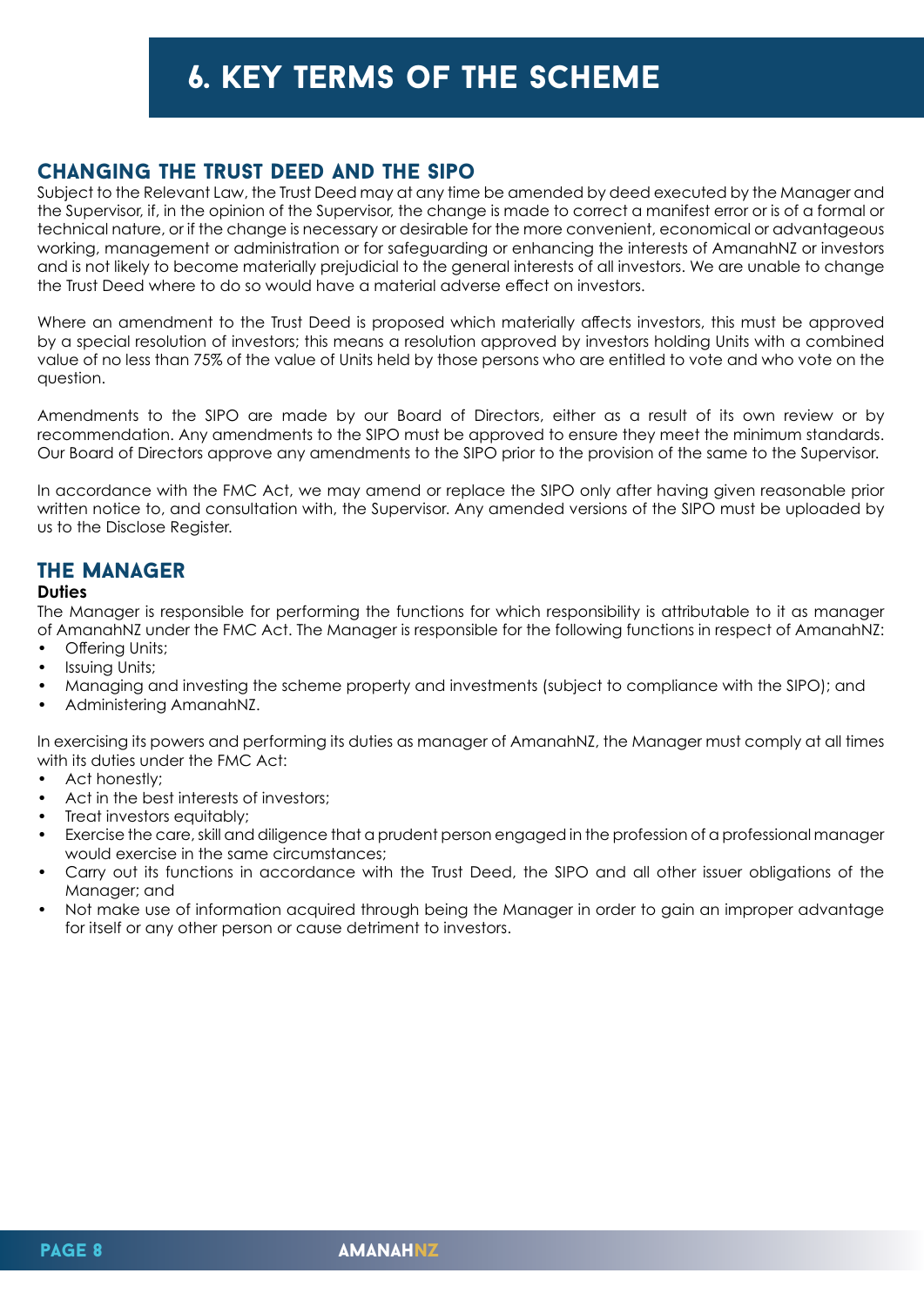#### **Appointment, Retirement and Removal**

The Manager may retire as manager of AmanahNZ at any time without assigning any reason upon giving 90 days' notice in writing to the Supervisor of its intention to do so. No such retirement will take effect until a new manager has been appointed in accordance with the Trust Deed and has executed a new deed with the Supervisor.

The Manager will cease to hold office if it is removed by written direction of the Supervisor after the Supervisor certifies that it is in the best interests of investors that the Manager be removed, or removed by a special resolution of investors or substituted by the High Court in accordance with its powers under the FMC Act. If the Manager ceases to hold office under this clause, the Manager and any delegate of the Manager must immediately desist from all activities related to AmanahNZ unless the Supervisor agrees to the contrary.

Where any vacancy has occurred, the power of appointing a temporary manager of AmanahNZ is vested in the Supervisor. Upon any vacancy in the officer of manager occurring, the Supervisor must summon a meeting of investors and must take such steps as required to secure the appointment of any temporary manager appointed. If the Supervisor fails or refuses to appoint a temporary manager or if the investors require a new manager to be appointed, then the power of appointing a new manager is vested in the relevant investors who must exercise such power by a special resolution.

#### The Supervisor

#### **Duties**

The Supervisor must comply with and perform the duties and obligations of a Supervisor under the Relevant Law and must not delegate the performance of its duties except as permitted under the Financial Markets Supervisors Act 2011.

The Supervisor must, in carrying out its duties and obligations under the Trust Deed, exercise the care, diligence and skill required of a prudent person engaged in the profession or business of acting as a Supervisor of a managed investment scheme and must comply with its duties under the Relevant Law.

#### **Appointment, Retirement and Removal**

Subject to the Trust Deed and the FMA's prior consent, the Supervisor may retire as supervisor of AmanahNZ upon the expiration of 90 days' written notice given to the Manager (or such shorter written notice period as is agreed between the Supervisor and the Manager). No such retirement will take effect until a new licensed supervisor has been appointment pursuant to the Trust Deed and all investments have been transferred to the new licensed supervisor or its appointed delegate.

The Supervisor shall cease to hold office as Supervisor of AmanahNZ if they are removed in accordance with the terms of the Trust Deed and the Relevant Law, either by the Manager (with the FMA's prior consent), by the FMA, or by a special resolution of investors.

The power of appointing a new supervisor of AmanahNZ (in place of a supervisor which has retired or been removed from office) is vested in the Manager, provided that no person may be appointed as a new supervisor unless qualified for appointment under the Trust Deed.

#### **INDEMNITIES**

If the Supervisor or the Manager is held personally liable to any other person in respect of any debt, liability, tax or obligation incurred by or on behalf of AmanahNZ or any action taken or omitted in connection with AmanahNZ, then the Supervisor or the Manager (as applicable) is entitled to indemnity and reimbursement out of AmanahNZ (as appropriate) to the full extent of such debt, liability, tax or obligation and the costs of any litigation or other proceedings in which such debt, liability, tax or obligation has been determined (including, without limitation, legal fees and disbursements).

The Supervisor and the Manager are each entitled to be reimbursed out of AmanahNZ (whether from income or capital or both), for all direct and indirect expenses, fees, losses, costs or liabilities incurred by the Supervisor or the Manager respectively in or about acting as Supervisor or Manager (as applicable) under the Trust Deed (including, for the avoidance of doubt and not by way of limitation, any expense, cost or liability which may be incurred by the Supervisor or the Manager (as applicable) in bringing or defending any action or suit in respect of AmanahNZ.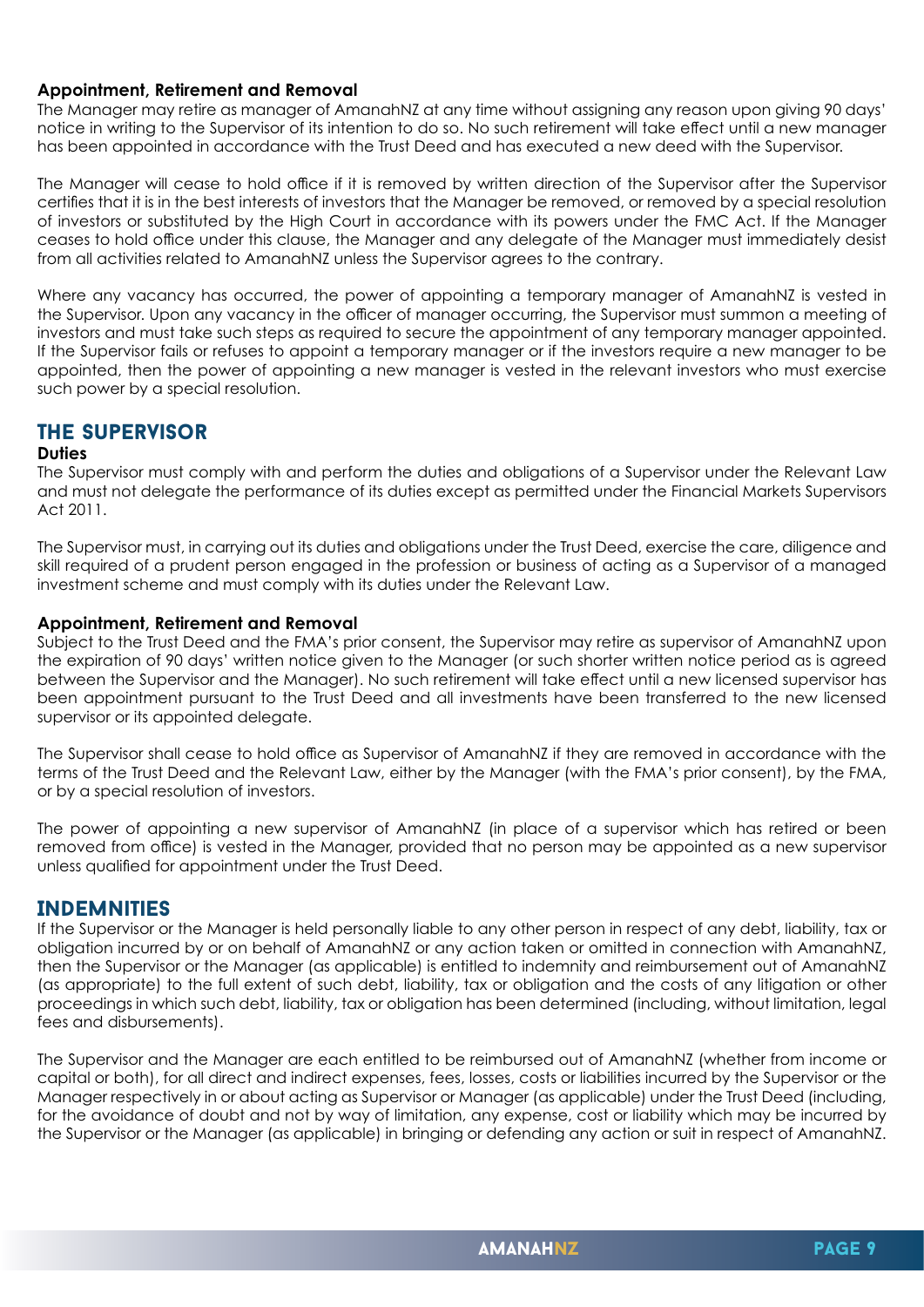Except as expressly provided in the Trust Deed, any agent of the Supervisor or the Manager, acting for or on behalf of the Supervisor or the Manager (as the case may be) shall have the benefit of any exclusions or indemnities given to the Supervisor and the Manager (as applicable) in the Trust Deed.

The Supervisor or the Manager or any director or officer of the Supervisor or of the Manager are not exempt from or indemnified against any liability for breach of trust where it or that director or officer fails to show the degree of care, diligence and skill required of it or that director or officer in that capacity, having regard to the provisions of and the powers, authorities and discretions conferred by the Trust Deed and the Relevant Law.

#### Further information on fees, costs and expenses

#### **Supervisor's fee**

The Supervisor will be paid a reasonable fee consistent with the services it performs as agreed between the Manager and the Supervisor from time to time (subject to the Relevant Law). The fee may be deducted from the Assets of AmanahNZ or paid by cancelling Units in investor accounts.

#### **Management fee**

Subject to the Relevant Law and the terms of any Establishment Deed, the Manager may charge for its services with respect to AmanahNZ such annual or other administration, management, membership, transaction or other fees as the Manager determines from time to time. The method of paying such fees shall be determined by the Manager from time to time and notified to the Supervisor in writing. The Manager is entitled to receive, in addition to the fees referred to in the Trust Deed, any goods and services tax or duty or similar tax or duty payable in respect of such fees.

#### **Reimbursement of costs and expenses**

The Manager and the Supervisor are entitled to reimbursement for all reasonable costs and expenses incurred on behalf of AmanahNZ. These include the costs of preparation of this document and other documents in relation to the offer of the Units in AmanahNZ, professional advisers' fees, taxes/duties and other administration costs.

There is no limit on the amount of reimbursement of expenses to which the Manager and Supervisor are entitled. The payment of these expenses is included in the "fund charges" for which an estimate is provided in the PDS and that will be disclosed in the fund updates (once available) and on the register entry on the offer register for AmanahNZ on the Disclose website at [www.business.govt.nz/disclose/.](http://www.business.govt.nz/disclose/)

#### **Basis for estimates of fund charges in PDS**

The annual fund charges in the PDS include estimates of fees and expenses expected to be charged by AmanahNZ. This includes an estimate for performance fees, which was determined by reviewing historical charges and the long-term performance of the market indices in accordance with schedule 4 of the FMC Regulations.

An estimate for costs and expenses (as a percentage of the net asset value per annum) is also provided in the PDS. Actual charges, however, will vary from the estimates and will depend on the expenses incurred by AmanahNZ. The estimate in the PDS is based on historical charges; however, the amount of these expenses cannot be determined until they are incurred and will vary from time to time.

#### **BORROWING**

Borrowing is prohibited under the Trust Deed and by the Ethical Mandate outlined in the SIPO of AmanahNZ.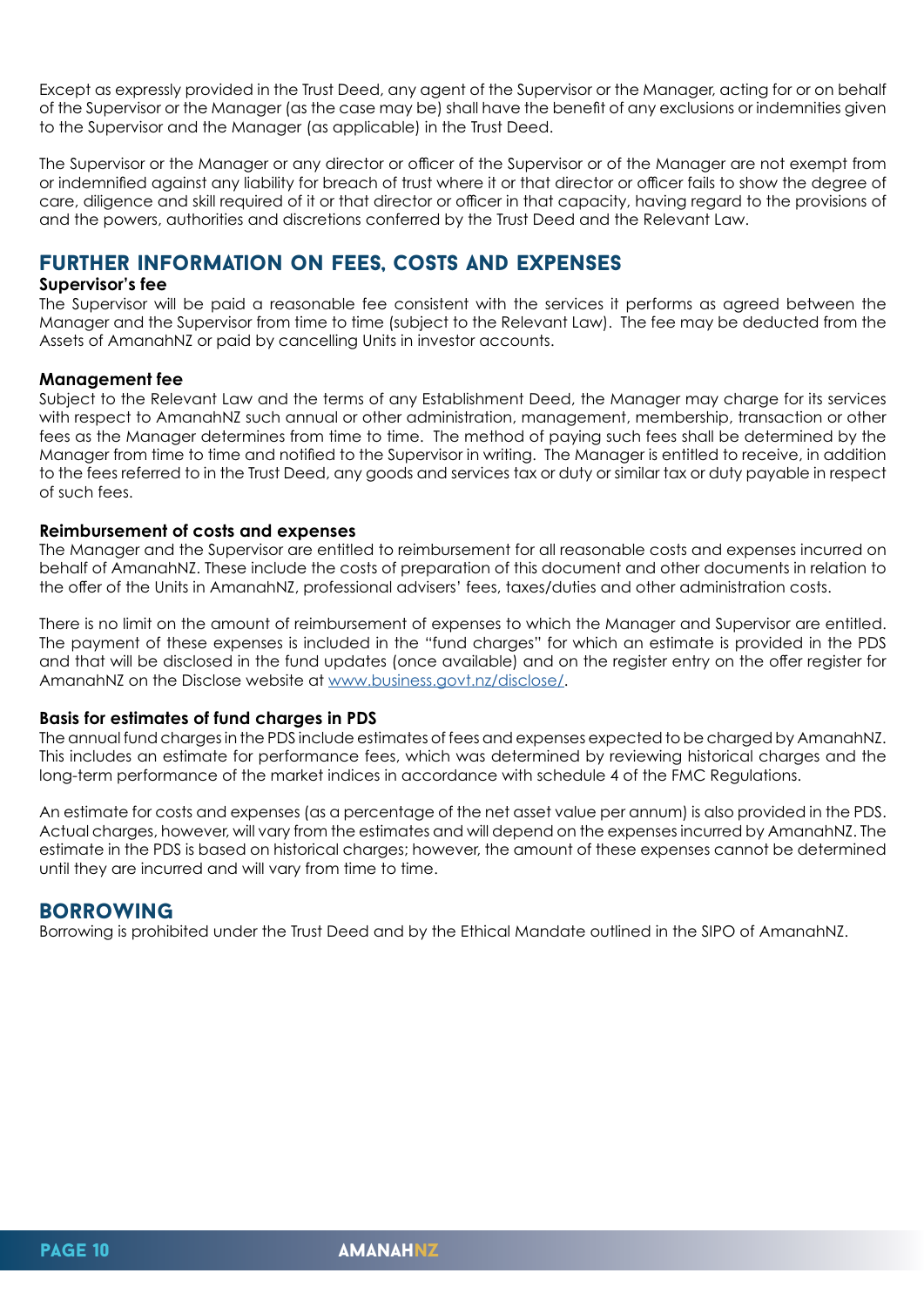#### **VALUATION**

The Manager shall, in respect of AmanahNZ, determine the amount expressed in New Zealand currency that represents the value of that fund at the applicable valuation time by taking the aggregate of:

- Assets of AmanahNZ valued by the Manager at the current fair market value on such basis that the Manager considers appropriate;
- income accruing from the assets of AmanahNZ or a proper part thereof relative to the valuation time on which income is being determined to the extent such income is not already included in the determination; and
- any other amounts which in the opinion of the Manager should be included in such aggregate for the purpose of making an equitable and reasonable determination of the value of AmanahNZ, having regard to generally accepted accounting practice as defined in the Financial Reporting Act 2013,

and by deducting from such aggregate the total of:

- all liabilities of AmanahNZ determined on such basis as the Manager considers appropriate;
- any costs, charges, or other amounts incurred or accrued or which will or may be incurred in holding the assets in AmanahNZ or a part of or provision against payment of any of the foregoing determined by the Manager in a manner which the Manager considers to be suitable and equitable; and
- any amounts which in the opinion of the Manager should be included in such aggregate for the purpose of making an equitable and reasonable determination of the total value of AmanahNZ, having regard to generally accepted accounting practice as defined in the Financial Reporting Act 2013.

Every such determination of the value of AmanahNZ shall be deemed to take effect at the valuation time in respect of which it is made and shall remain in force until the next valuation time is determined for the establishment of the value of the same.

#### use of Market Indices

AmanahNZ uses the Dow Jones Islamic Market World Index and the Dow Jones Islamic Market US Index as its market indices for the purposes of the FMC Regulations. The market indices are used as a comparative measure of performance for AmanahNZ, which will be referenced in AmanahNZ's fund updates and fund data available on the Disclose Register [\(www.business.govt.nz/disclose\)](http://www.business.govt.nz/disclose).

#### related transactions

Except as provided in the Trust Deed, the Manager is expressly prohibited from investing the assets with a Related Person of the Manager.

Any investment of AmanahNZ in accordance with the Trust Deed shall not render the Manager or the Supervisor liable to account to AmanahNZ or any investor for any profit or loss arising from any transaction entered into in accordance with the Trust Deed.

#### Material contracts

The Manager entered into a support services agreement with The Kiwi Registry Company Limited (now known as Appello Services Limited (ASL)) on 20 February 2014, under which ASL agreed to provide unit registry and certain administration services for the Manager. This contract was renewed and updated in September 2016.

#### WINDING UP

AmanahNZ shall be wound up if:

- the Manager notifies the Supervisor in writing that AmanahNZ is to be wound up;
- the Supervisor is of the opinion that AmanahNZ is or will be unable to fulfil its purpose and resolves that AmanahNZ should be wound up;
- AmanahNZ ceases to have any beneficiaries and the Supervisor resolves that AmanahNZ should be wound up;
- the FMA orders that AmanahNZ be wound up in any of the circumstances specified under the Relevant Law; or • the winding-up of AmanahNZ is otherwise required by any law and the Supervisor accordingly resolves that AmanahNZ should be wound-up.

Immediately after the winding up date, no further applications shall be accepted.

In winding up AmanahNZ, the Manager and the Supervisor shall comply with the provisions of the Relevant Law relating to the winding up of a managed investment scheme.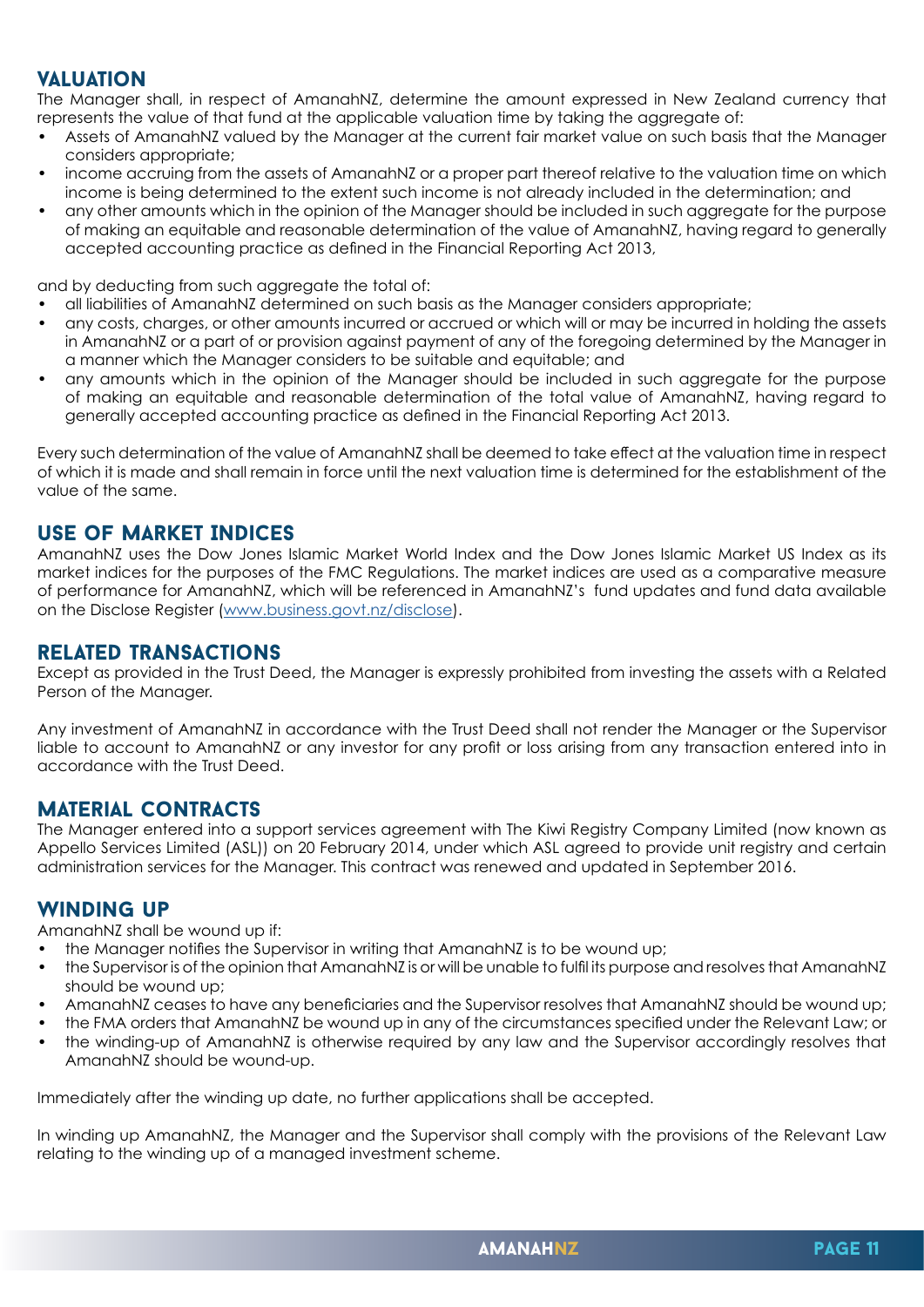If AmanahNZ is wound up, the Supervisor must sell its assets and (after providing for any amount necessary to meet all claims and liabilities (including fees)), will distribute the balance to investors in proportion to their holdings of Units at the time of distribution. The amount distributed to investors on winding up may be adjusted to reflect AmanahNZ's PIE income tax liability (if any), on income attributed to investors.

#### record keeping

The Manager must keep proper accounting records in respect of AmanahNZ. The Supervisor will provide the Manager with any information held by them that the Manager requires in order to keep those records. The Manager is also required to keep a register of investors for AmanahNZ in the form and manner required by the FMC Act. The Register shall be available for inspection in accordance with the FMC Act. The Manager is required to audit the Register annually.



The level of taxes will affect the amount of your benefit from AmanahNZ.

The Manager, and the Supervisor do not accept any responsibility for the taxation implications of your investing in AmanahNZ. Tax legislation and its interpretation are subject to change, and the application of tax laws will depend on your individual circumstances. We recommend that you consult your own independent tax adviser as to the tax consequences of investing in AmanahNZ.

The following is a general summary of our understanding of New Zealand tax legislation as it affects AmanahNZ at the date of the PDS.

#### Tax on Investment Income

AmanahNZ is a Portfolio Investment Entity (PIE) as defined in the Income Tax Act. The tax rate for your investment income from a PIE is called your prescribed investor rate (PIR). Your PIR is used by AmanahNZ to calculate tax liability attributable to you and other investors for each calculation period (or the date of any movements). AmanahNZ has also elected to be a foreign investment zero-rate PIE.

AmanahNZ accounts for this income tax liability by cancelling or issuing additional Units to each investor based on the tax liability that was incurred on the income attributed to that investor.

#### **Individuals (New Zealand Residents)**

The Manager will ask you for your PIR every year. For New Zealand resident individuals who provide their IRD number to AmanahNZ, there are three PIR available –

| <b>Your Prescribed</b><br><b>Investor Rate (PIR) is</b> | If you meet the following criteria -                                                                                                                                                                                                                                                   |
|---------------------------------------------------------|----------------------------------------------------------------------------------------------------------------------------------------------------------------------------------------------------------------------------------------------------------------------------------------|
| 10.5%                                                   | You are a New Zealand tax resident who has earned \$14,000 or less of taxable income<br>(excluding PIE income) and \$48,000 or less in total taxable income (combined with PIE<br>income or loss) in either of the last two income years                                               |
| 17.5%                                                   | You are a New Zealand tax resident who does not qualify for the lowest rate, but have<br>earned \$48,000 or less of taxable income (excluding PIE income) and \$70,000 or less in<br>total taxable income (combined with PIE income or loss) in either of the last two income<br>years |
| 28%                                                     | You do not qualify for either of the lower rates. You have earned more than \$48,000 of<br>taxable income (excluding PIE income) and more than \$70,001 in total taxable income<br>(combined with PIE income or loss) in either of the last two income years                           |

Provided an individual investor has correctly notified the Manager of their PIR, the tax paid by AmanahNZ on income attributed to that investor will be a final tax and the investor will not have an obligation to file a tax return in respect of PIE income.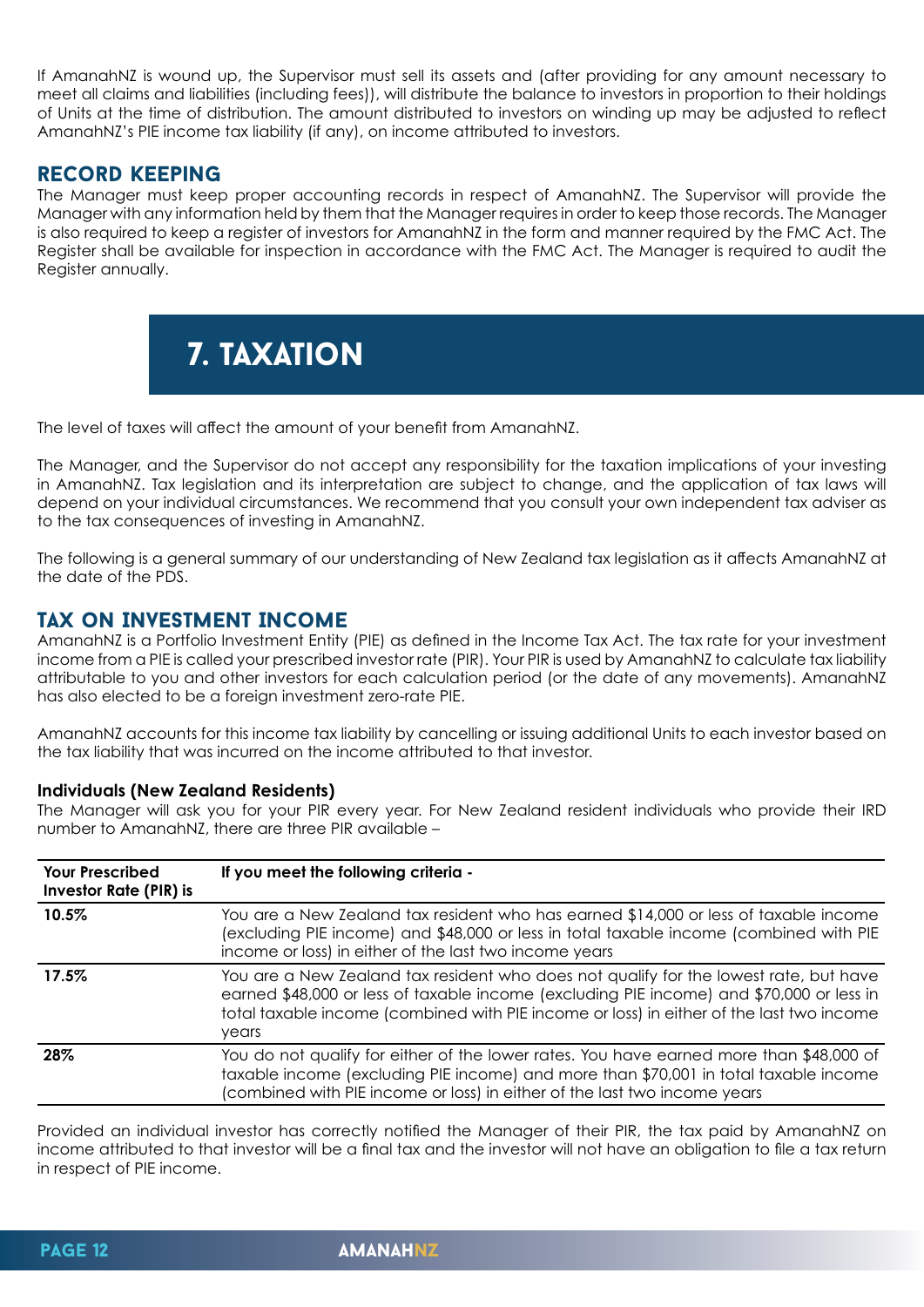#### **Individuals (Non-Resident)**

If you are not a New Zealand Tax Resident, your PIR rate will be 28% automatically. International investors may however be able to elect a lower PIR as AmanahNZ has elected to be a foreign investment zero-rate PIE. International investors may elect to be a notified foreign investor, by notifying the Manager and providing their date of birth, home address in country of residence and tax number. If you are a notified foreign investor, you are able to elect a PIR of 0%, meaning PIE income attributable to you is not subject to New Zealand taxation.

#### **Trusts**

If a trust elects a 28% PIR there is no requirement for the trust to include this income in its own tax return. If a PIR of lower than 28% applies, the trust must allocate and account for attributed PIE income on its own tax return at the appropriate rate of tax.

#### **Default PIR or Incorrect PIR**

If you do not provide the Manager with your PIR and IRD number, or you are a non-resident of New Zealand, any taxable income allocated to you will be taxed at 28%. If you provide the Manager with the wrong PIR or if your PIR changes and you do not advise the Manager you may pay the wrong level of tax on your share of taxable income. In these circumstances, you may have to pay further tax, or may have overpaid tax which cannot be recovered.

#### Taxation of AmanahNZ's Investments

AmanahNZ's investments are characterised as interests in foreign investment funds (FIFs) for New Zealand tax purposes. Under the regime applicable to the taxation of FIF investments, applying the fair dividend method, AmanahNZ is treated as deriving an amount of income equal to 5% of the daily market value of the interests held by AmanahNZ. The rate of tax applicable to this income depends on the tax status of the individual investor as described in this section.

In applying the fair dividend rate method, any dividends or distributions flowing from interests in FIFs will not be separately taxed in New Zealand.

Tax (in particular withholding tax) may also be imposed by the overseas jurisdictions in which AmanahNZ holds investments (this may give rise to a tax credit in New Zealand).

## 8. risks

All investment carries a degree of risk and no level of return is promised or guaranteed. The value of your Units in AmanahNZ will go up and down, so it is possible that you could receive less from AmanahNZ than you invest, particularly if you invest for a short period of time and market conditions have been poor.

The PDS sets out the material risks to your investment in AmanahNZ. These risks are explained further below, which also describes further risks that may mean you receive less than you invest in AmanahNZ.

| <b>Risk type</b>                        | Description of risk                                                                                                                                   | <b>Risk management processes</b>                                                                                                                                              |
|-----------------------------------------|-------------------------------------------------------------------------------------------------------------------------------------------------------|-------------------------------------------------------------------------------------------------------------------------------------------------------------------------------|
|                                         | We monitor the performance of our investments on<br>a daily basis and ensure they abide by the Ethical<br>Mandate and any performance guidelines set. |                                                                                                                                                                               |
| Investment<br>Management<br><b>Risk</b> | Our investment management approach may lead<br>us to choosing investments which underperform, or<br>may result in us misjudging market movements.     | Investment management activities are undertaken<br>"in-house"; we are not dependent on other<br>Managers to perform investment activities or achieve<br>the outcomes we want. |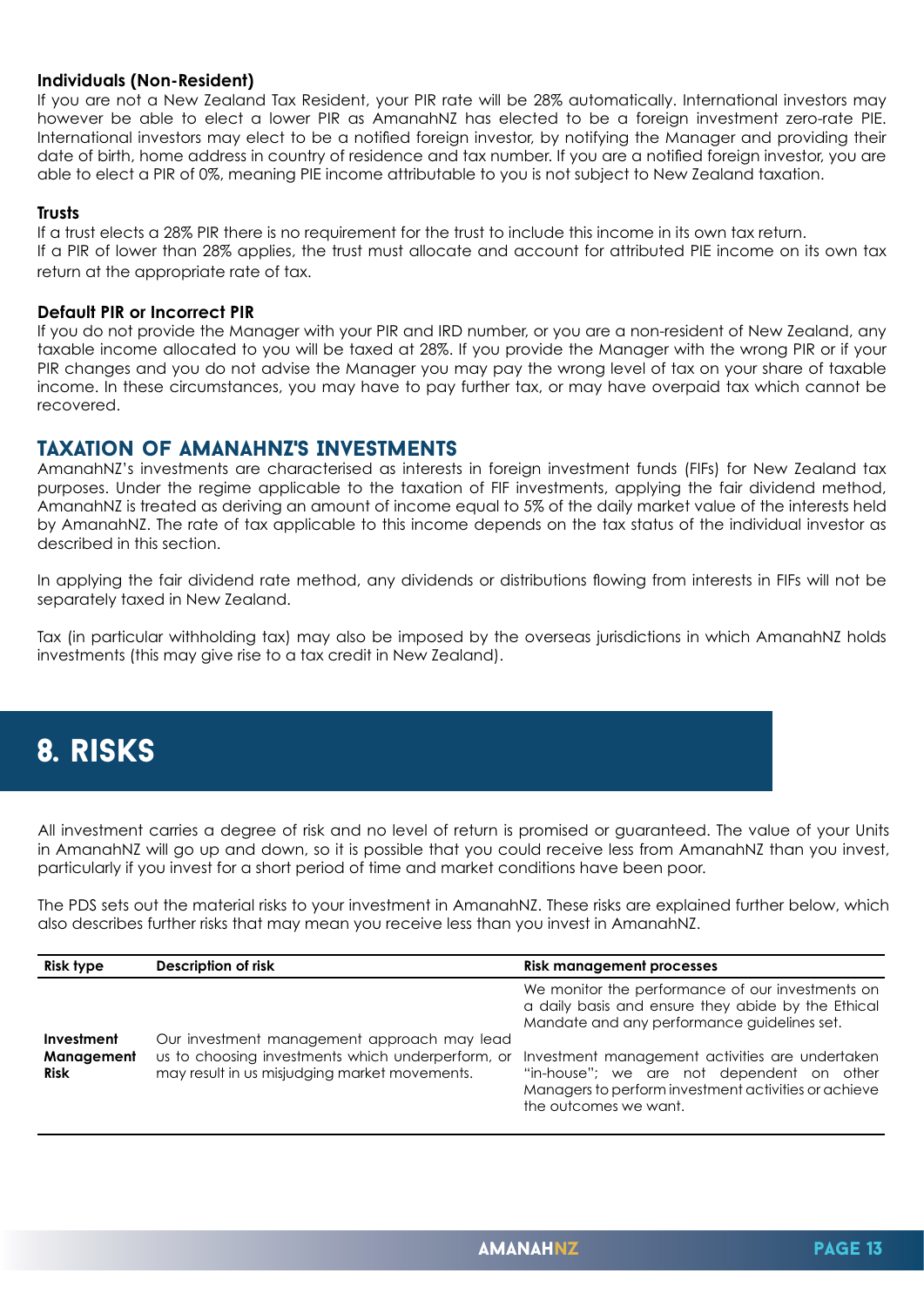| <b>Market Risk</b>             | The investments of AmanahNZ are subject to<br>economic, business, technological, political, tax<br>and regulatory conditions. These factors and market<br>sentiment, which can affect stock markets and the<br>value of individual investments held by AmanahNZ.                                                                                                                                                                                                                                                                                                                                                                  | Investments are diversified, across both asset classes<br>and industries. We monitor the performance of our<br>investments on a daily basis.<br>We use research and analysis to establish a view on<br>market factors as best we can and attempt to reduce<br>their impact by adjusting the portfolio's exposure to<br>those areas.                                                                                                                                                                                                                                                                                                                |
|--------------------------------|-----------------------------------------------------------------------------------------------------------------------------------------------------------------------------------------------------------------------------------------------------------------------------------------------------------------------------------------------------------------------------------------------------------------------------------------------------------------------------------------------------------------------------------------------------------------------------------------------------------------------------------|----------------------------------------------------------------------------------------------------------------------------------------------------------------------------------------------------------------------------------------------------------------------------------------------------------------------------------------------------------------------------------------------------------------------------------------------------------------------------------------------------------------------------------------------------------------------------------------------------------------------------------------------------|
| Operational<br><b>Risk</b>     | AmanahNZ may be exposed to operational risks<br>that result from external events or failure of internal<br>processes, people and systems. These risks include<br>technology risk (including business systems failure),<br>human error or failure, fraud, non-compliance with<br>legal and regulatory obligations, counter-party<br>performance under outsourcing arrangements,<br>legal risk, data integrity risk, security risk and external<br>events.                                                                                                                                                                          | We have documented structures and systems in<br>place as a method of reducing the impact of<br>operational risks, which we test, review and update<br>(as required) on a regular basis.                                                                                                                                                                                                                                                                                                                                                                                                                                                            |
| <b>Currency Risk</b>           | AmanahNZ is denominated in US dollars. You will be<br>exposed to currency fluctuations between the US<br>dollar and the currency where you are domiciled.<br>When you redeem, if you wish to receive your<br>redemption value in New Zealand dollars, then the<br>final value of your investment will be dependent<br>on the NZD/USD exchange rate at the time of your<br>decision to redeem.<br>AmanahNZ's investments may be denominated<br>in foreign currencies. This means there is a risk that<br>those foreign currencies fall or rise in value, affecting<br>the value of those assets from a New Zealand<br>perspective. | AmanahNZ's Ethical Mandate prevents the Manager<br>from using hedging instruments to reduce foreign<br>currency exposure.<br>Investors who are concerned about currency risk<br>may consider the use of hedging instruments as part<br>of their investing activities.                                                                                                                                                                                                                                                                                                                                                                              |
| <b>Stock Turn Risk</b>         | Strict compliance with AmanahNZ's Ethical Mandate<br>may require the Manager to sell investments<br>immediately; this means an investment may need to<br>be sold at the expense of future performance.                                                                                                                                                                                                                                                                                                                                                                                                                            | The Manager uses a screening service to monitor the<br>compliance of AmanahNZ with its Ethical Mandate<br>on a daily basis. Where the Manager is concerned<br>about the future compliance of the investment,<br>the Manager may prepare to exit the investment in<br>advance.                                                                                                                                                                                                                                                                                                                                                                      |
| Ethical<br><b>Mandate Risk</b> | Investments may, without the Manager's knowledge,<br>breach AmanahNZ's Ethical Mandate.                                                                                                                                                                                                                                                                                                                                                                                                                                                                                                                                           | The Manager monitors all investment activities to<br>ensure they are compliant with the SIPO (and the<br>Ethical Mandate), the Relevant Law, the trust deed<br>and offer documents.<br>Purification is the method used to cleanse any<br>investment income that may have been generated<br>by a company from non-permissible activities.<br>The Manager, calculates the required purification<br>for each stock, which is then accumulated and<br>"purified" by a donation to charity. The amount of<br>purification varies between stocks and is based on<br>the portion of the company's income that is derived<br>from non-permissible sources. |
| Third-party<br><b>Risk</b>     | The Manager may choose to outsource its<br>administration, management or investment duties to<br>third parties.                                                                                                                                                                                                                                                                                                                                                                                                                                                                                                                   | The terms of any outsourcing agreements are defined<br>in written agreements with the concerned parties.<br>The outsourcing of any duties of the Manager does<br>not limit the Manager's responsibilities for the duties.                                                                                                                                                                                                                                                                                                                                                                                                                          |

## **PAGE 14 amanahnz**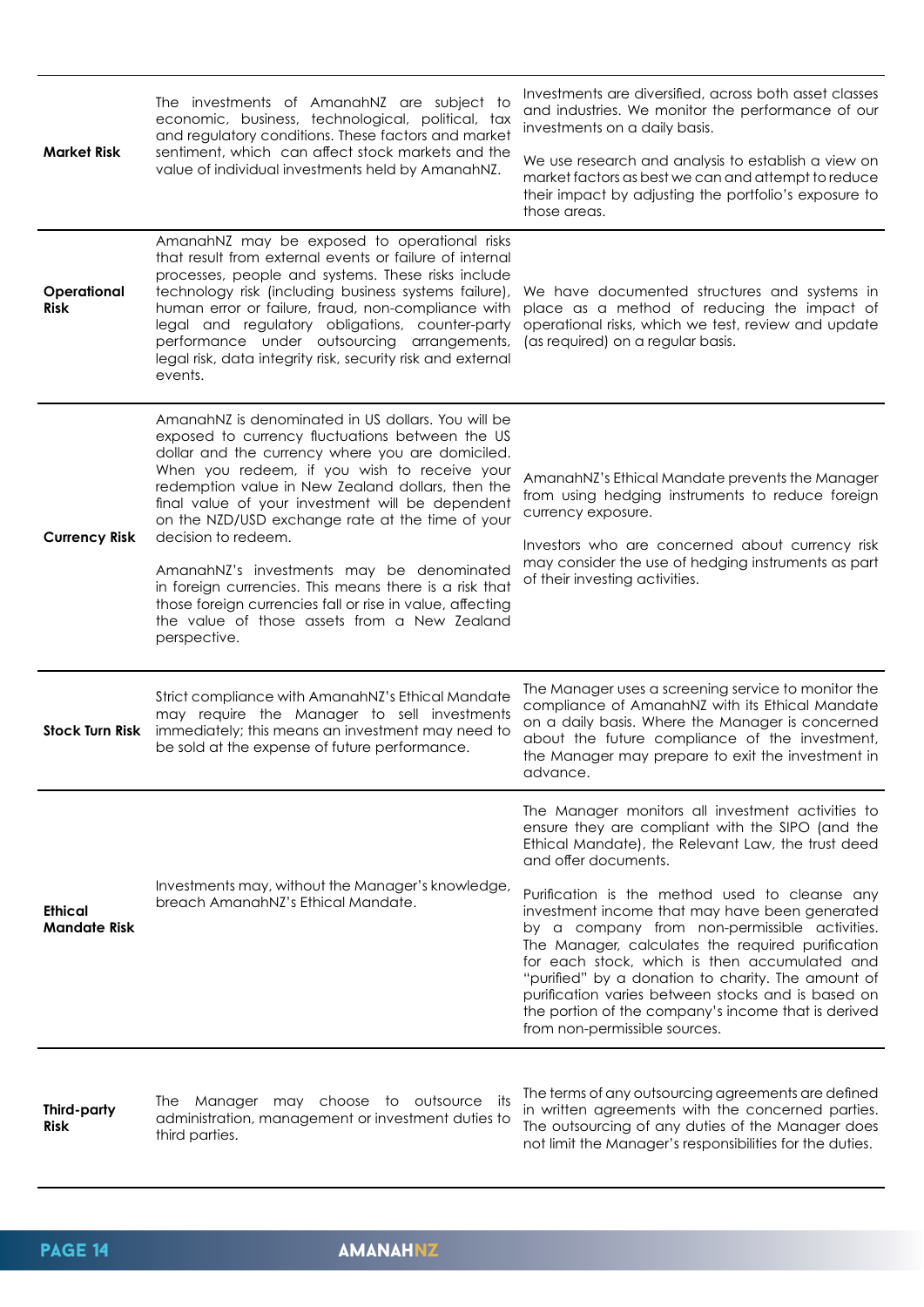| <b>Taxation Risk</b>                  | AmanahNZ is a PIE.                                                                                                                                                                                                                                                                                                                                                                                                                                                                                                   | The Manager monitors taxation laws, including any                                                                                                                                                                                                                                                                                                                                 |
|---------------------------------------|----------------------------------------------------------------------------------------------------------------------------------------------------------------------------------------------------------------------------------------------------------------------------------------------------------------------------------------------------------------------------------------------------------------------------------------------------------------------------------------------------------------------|-----------------------------------------------------------------------------------------------------------------------------------------------------------------------------------------------------------------------------------------------------------------------------------------------------------------------------------------------------------------------------------|
|                                       | The eligibility requirements to maintain PIE status<br>pose a risk. Although we have mechanisms available<br>to manage compliance with the PIE eligibility<br>requirements, there remains a risk that AmanahNZ<br>could lose PIE status if there is a breach of those<br>requirements and we do not become aware of the<br>breach in time to correct it. This risk, if manifested,<br>may have an adverse effect on the tax position of<br>AmanahNZ and/or you.<br>Taxation laws of the New Zealand jurisdiction are | proposed changes, to ensure that they are up-<br>to-date with the current (or any proposed future)<br>taxation position(s) of AmanahNZ.<br>The Manager requests investors to provide their PIR<br>on an annual basis.                                                                                                                                                             |
|                                       | subject to change.                                                                                                                                                                                                                                                                                                                                                                                                                                                                                                   |                                                                                                                                                                                                                                                                                                                                                                                   |
| <b>Liquidity Risk</b>                 | Liquidity risk is defined in two parts:<br>The ability of AmanahNZ to meet its obligations<br>to investors when due (i.e. ability to make<br>redemption payments); and<br>The ability of the Manager to sell investments of<br>$\bullet$<br>AmanahNZ.                                                                                                                                                                                                                                                                | The value of AmanahNZ's investments can change<br>due to conditions beyond the foresight or control of<br>the Manager. The volatility of the prices of international<br>equities may mean that if investments must be sold<br>immediately then a lower return than expected may<br>occur. While the value of AmanahNZ's Units may<br>change, AmanahNZ has no external borrowings. |
|                                       |                                                                                                                                                                                                                                                                                                                                                                                                                                                                                                                      | While the Trust Deed allows the Manager to suspend<br>withdrawals, the Manager considers it unlikely that<br>this power will be exercised.                                                                                                                                                                                                                                        |
|                                       |                                                                                                                                                                                                                                                                                                                                                                                                                                                                                                                      | The Ethical Mandate prohibits investment in fixed<br>return products or derivatives instruments.                                                                                                                                                                                                                                                                                  |
|                                       |                                                                                                                                                                                                                                                                                                                                                                                                                                                                                                                      | AmanahNZ's Ethical Mandate requires investments<br>to be highly liquid to ensure investors may be repaid<br>when required.                                                                                                                                                                                                                                                        |
| <b>Exit Risk</b>                      | redemption, the Manager is unable to redeem Units AmanahNZ is low due to the liquidity of AmanahNZ's<br>of AmanahNZ.                                                                                                                                                                                                                                                                                                                                                                                                 | There is a risk that at the time of requested The risk that the Manager cannot redeem a Unit of<br>Assets. Processing takes 5 working days (T+5).                                                                                                                                                                                                                                 |
|                                       | In certain circumstances, the Manager may, in good The Directors have the discretion, including in the<br>faith, form the opinion that it is not practicable, or case of a distressed investor, to redeem Units outside<br>would be materially prejudicial to the interests of of a quarter end date.<br>investors, to realise investments in order to permit                                                                                                                                                        |                                                                                                                                                                                                                                                                                                                                                                                   |
|                                       | redemptions of Units. In such circumstances, the The Directors do not believe there are any foreseeable<br>Manager may give notice suspending withdrawals<br>to investors.                                                                                                                                                                                                                                                                                                                                           | circumstances that suspension notices would be<br>issued as the redemption value of AmanahNZ is<br>matched to its underlying assets.                                                                                                                                                                                                                                              |
| Legislative<br>and regulatory<br>risk | Your returns may be affected by legislative and<br>regulatory changes both in New Zealand and<br>overseas which may affect AmanahNZ's investments<br>and the environments in which they operate. Such<br>legislation and regulations, as well as government<br>policy, are subject to change at any time.                                                                                                                                                                                                            | The Manager monitors Relevant Laws, including any<br>proposed changes, to ensure that we are able to<br>fully analyse the effect of any proposed changes to<br>AmanahNZ, and to notify investors of how this may<br>affect their investment.                                                                                                                                      |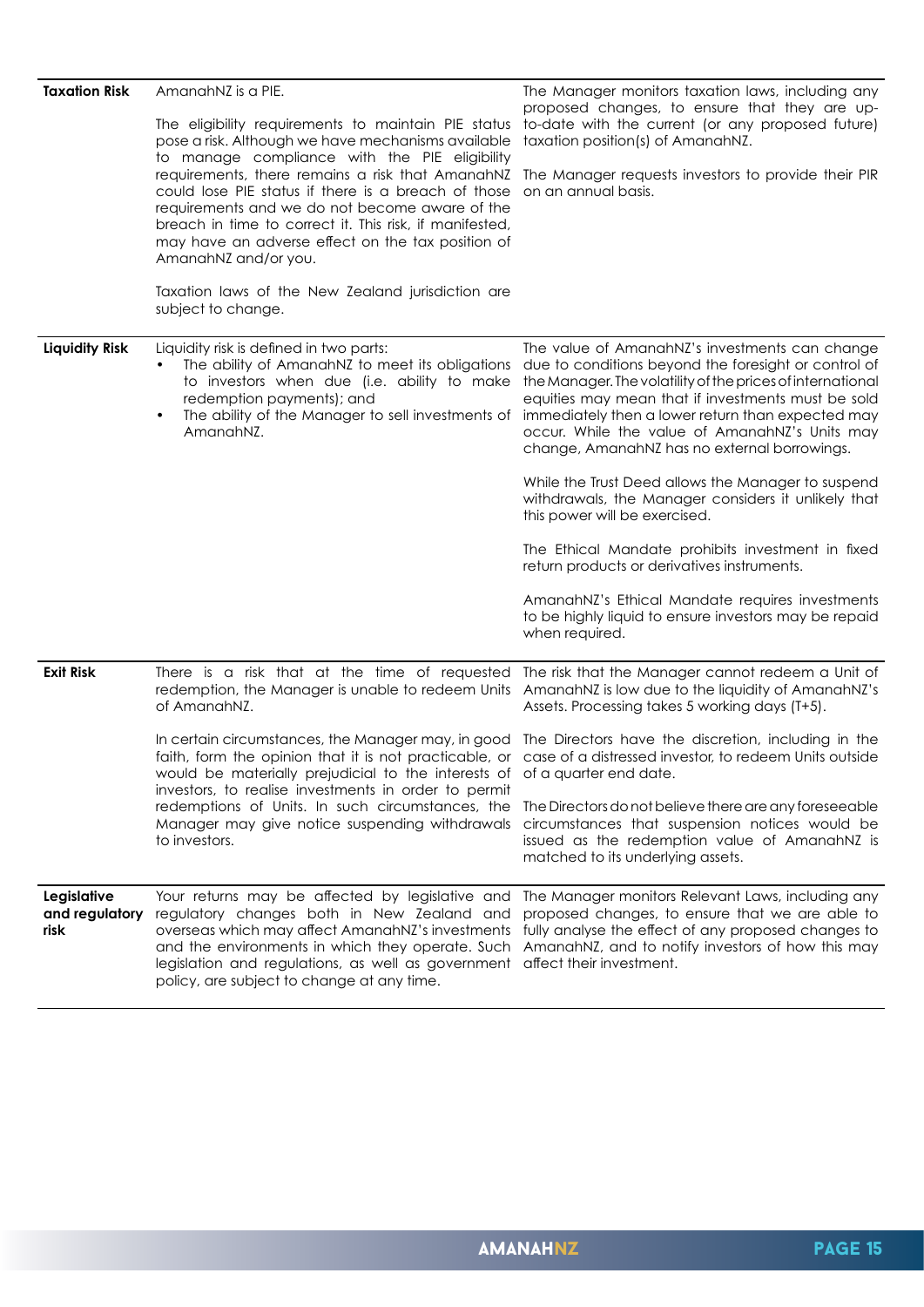## 9. conflicts of interest

All assets of AmanahNZ are held by the Supervisor via its Custodian's Nominee, TEA Custodians (AmanahNZ) Limited.

Amanah Trust Management has a management agreement with AmanahNZ KiwiSaver Limited, a related body of the Manager. All staff involved in providing services for AmanahNZ KiwiSaver Limited are employed by Amanah Trust Management, and all investment management and administrative services for Amanah KiwiSaver Plan, the scheme managed by AmanahNZ KiwiSaver Limited, are undertaken by Amanah Trust Management, except where these functions are outsourced to external service providers. Amanah Trust Management receives reimbursement for these duties under the management agreement, which is derived from the management fee for Amanah KiwiSaver Plan outlined in its governing documents.

The Boards of Directors for AmanahNZ KiwiSaver Limited and Amanah Trust Management (NZ) Limited consist of the same persons.

All fees and reimbursements for expenses to the Manager or other parties must be approved by two Directors and the Supervisor before processing. All payments from AmanahNZ's assets are processed by the Custodian.

The Board of Directors and staff are required to disclose any potential conflicts of interest they may have prior to appointment and on an ongoing basis. Where it is deemed that a Director has a conflict of interest with the business, further action may be required, including removal of the concerned person in serious circumstances.

We also maintain an internal compliance framework that addresses identifying, declaring and managing conflicts of interest.

The FMC Act imposes statutory controls on conflicts of interest:

- We must, in exercising any power, or performing any duties, exercise the care, diligence and skill that a prudent person engaged in that profession would exercise in those circumstances; act honestly in acting as manager; act in the best interests of investors; and treat investors fairly.
- Where we contract out our functions to external parties, we must seek to ensure the persons to whom we contract those functions perform them to the above standards as if we were performing them ourselves. We must also monitor the performance of those functions.
- Where a related party transaction provides a related party benefit as prescribed by the FMC Act, we must notify the Supervisor and provide any certification required by the FMC Act.

## 10. financial statements

Financial statements for AmanahNZ are available on the scheme register on the Disclose website [www.business.govt.nz/disclose/.](http://www.business.govt.nz/disclose/)

AmanahNZ's financial statements are audited by a qualified auditor, currently William Buck. The auditor's report on the financial statements will accompany the financial statements uploaded to the scheme register each year.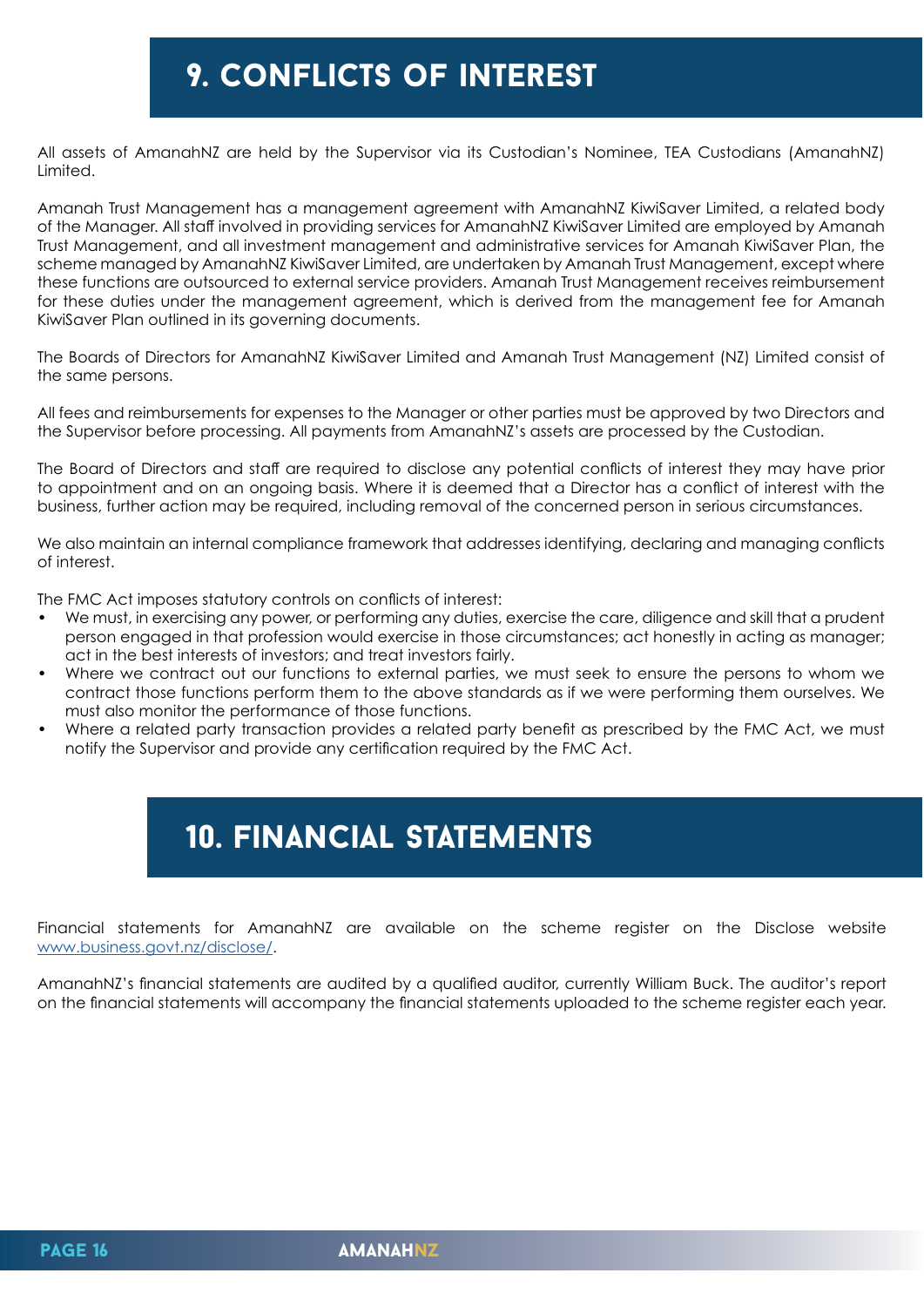**AAOIFI Standards:** The Accounting and Auditing Organisation for Islamic Financial Institutions standards at the relevant time.

**AmanahNZ:** A managed investment scheme registered under the FMC Act.

**Amanah Trust Management (NZ) Limited:** The Manager of AmanahNZ, a registered managed investment scheme.

**Assets**: Any money, property or other assets of any kind including:

(a) real and personal property;

(b) any debt; and

(c) any right or interest or other benefit, and any interest in, or return accruing from, any of the foregoing whether in possession or not.

**Auditor**: William Buck.

**Authorised Investments:** For AmanahNZ, this is currently defined as the stocks of up to 50 corporations listed on approved stock exchanges (NYSE, NYSE MKT LLC or NASDAQ), or cash (US dollars). All investments must comply with AmanahNZ's Ethical Mandate.

**Custodian**: Trustees Executors Limited.

**Custodian's Nominee**: TEA Custodians (AmanahNZ) Limited.

**Directors:** The Directors of Amanah Trust Management (NZ) Limited, unless otherwise stated.

**Establishment Deed:** A deed to establish an investment fund under the Trust Deed.

**Ethical Mandate:** The restricted investment mandate of AmanahNZ, as outlined in the current SIPO.

**FMA:** Financial Markets Authority, the government agency responsible for regulating capital markets and financial services in New Zealand.

**FMC Act:** The Financial Markets Conduct Act 2013.

**FMC Regulations:** The Financial Markets Conduct Regulations 2014.

**Investor**: An investor in units of AmanahNZ.

**Liabilities**: Debts and other obligations of the Supervisor and the Manager payable from AmanahNZ or any particular investment fund (as applicable) including all tax and duties payable from AmanahNZ but excluding contingent liabilities and PIE tax except to the extent the Manager decides an allowance should properly be made therefor.

**Manager**: Amanah Trust Management (NZ) Limited.

**PDS**: A product disclosure statement under the FMC Act. A PDS is a document containing information about that fund intended to assist a prudent but non-expert person to decide whether to invest in that fund. An investor must be given a copy of the relevant PDS before investing. The PDS for AmanahNZ can be obtained from the offer register on the Disclose website [www.business.govt.nz/](http://www.business.govt.nz/disclose/) [disclose/](http://www.business.govt.nz/disclose/).

**PIE**: A portfolio investment entity as defined in section YA1 of the Income Tax Act 2007.

**Prescribed Investor Rate (PIR)**: PIR has the meaning given to that term by section YA1 of the Income Tax Act 2007.

**Purification**: The method used to cleanse any investment income that may have been generated by a corporation from non-permissible activities under the AAOIFI standards (for example, pork and alcohol).

**Register**: The register of investors maintained by the Manager under the Trust Deed.

**Registrar**: Appello Services Limited.

**Relevant Law:** All laws applicable to the Manager (including compliance with the terms of its market services licence from the FMA), the Supervisor and/ or AmanahNZ at applicable points in time and which may include, without limitation, the financial markets legislation and any guideline, ruling, notice or methodologies and frameworks issued by the FMA or the Registrar.

**Scheme**: AmanahNZ.

**SIPO**: Statement of Investment Policy and Objectives.

**Supervisor**: Trustees Executors Limited.

**Trust Deed**: The Trust Deed for AmanahNZ.

**Unit**: A unit in AmanahNZ.